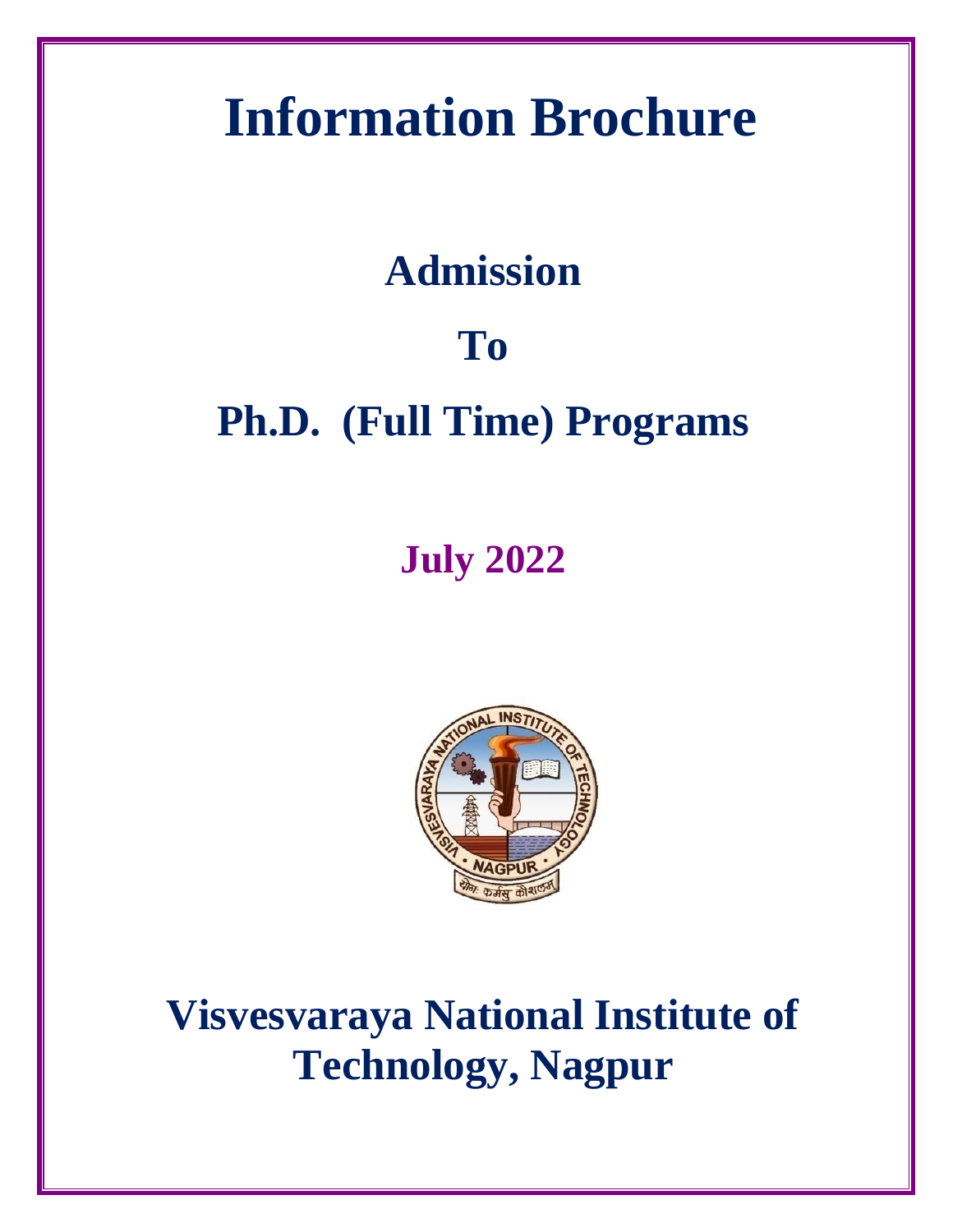## **1. Programs offered by the Institute.**

| Cat. |                                        | <b>Departments</b>                                                      |
|------|----------------------------------------|-------------------------------------------------------------------------|
|      | For                                    |                                                                         |
| 1.   | with<br>Candidates<br>(Non-sponsored)  | <b>Engineering:</b> Civil, Mechanical,                                  |
|      | <b>Teaching Assistantship</b>          | Electrical, Electronics and                                             |
| 2.   | VNIT's M.Tech. Students with Teaching  | Communication, Computer Science,                                        |
|      | Assistantship                          | Chemical, Metallurgical & Materials,                                    |
| 3.   | SRF / JRF / research staff of<br>R&D   | Mining, Applied Mechanics, VLSI &                                       |
|      | projects sponsored to VNIT             | Nanotechnology                                                          |
| 4.   | Sponsored candidates                   | <b>Architecture &amp; Planning</b>                                      |
|      | (place of research work VNIT only) DST |                                                                         |
|      | Inspire/CSIR/UGC fellowship or         |                                                                         |
|      | equivalent                             | <b>Sciences: Physics, Chemistry</b><br>Mathematics, Social Sciences and |
| 5.   | Candidate<br>100%<br>Sponsored<br>from | Humanities.                                                             |
|      | centrally funded research laboratories | Inter disciplinary areas of research                                    |
|      | including public sector and private    | (Under Inter-Disciplinary BoS)                                          |
|      | industries                             |                                                                         |

**NOTE :**1. Institute will not provide any stipend or any other financial support to Ph.D. (Full Time) sponsored candidates of Cat. 4 and Cat. 5.

2. Cat. 1 and Cat. 2 Candidates desirous of seeking admission to Ph. D. (Full Time) programs with teaching assistantship should note that the candidate's admission and eligibility for emolument shall be subjected to his signing agreement with the institute.

3. Number of seats per department may change depending on the availability of Ph.D. vacancies under the Supervisors & suitability of the candidates.

| Sr.           | <b>Departments</b> | <b>Qualifying Degree</b>             | <b>Qualified Exam in</b> |
|---------------|--------------------|--------------------------------------|--------------------------|
| No.           |                    |                                      | the past                 |
|               | Engineering        | Post Graduate degree in Engineering/ | <b>GATE</b>              |
|               |                    | Technology (M.E./M.Tech. or          |                          |
|               |                    | equivalent)                          |                          |
| $\mathcal{D}$ | Architecture and   | Post Graduate Degree in Architecture | <b>GATE/NET</b>          |
|               | Planning           | and Planning (ME, M. Tech. M.        |                          |
|               |                    | Arch, M. Plan. or equivalent)        |                          |
| $\mathcal{R}$ | <b>Sciences</b>    | Post Graduate Degree (M. Sc./M.A.    | NET/ GATE /GPAT          |
|               |                    | or equivalent) in Basic Sciences /   | DST Inspire/             |
|               |                    | Humanities                           | CSIR/UGC fellowship      |
|               |                    |                                      | or equivalent            |

### **2. Essential requirement. (for all categories Cat. 1 to Cat. 6) excluding cat.4**

**For other details, please see the 'Guidelines, Rules and Regulations Governing Ph.D. (Full Time) programs July 2022' on VNIT website.**

Page 2 of 19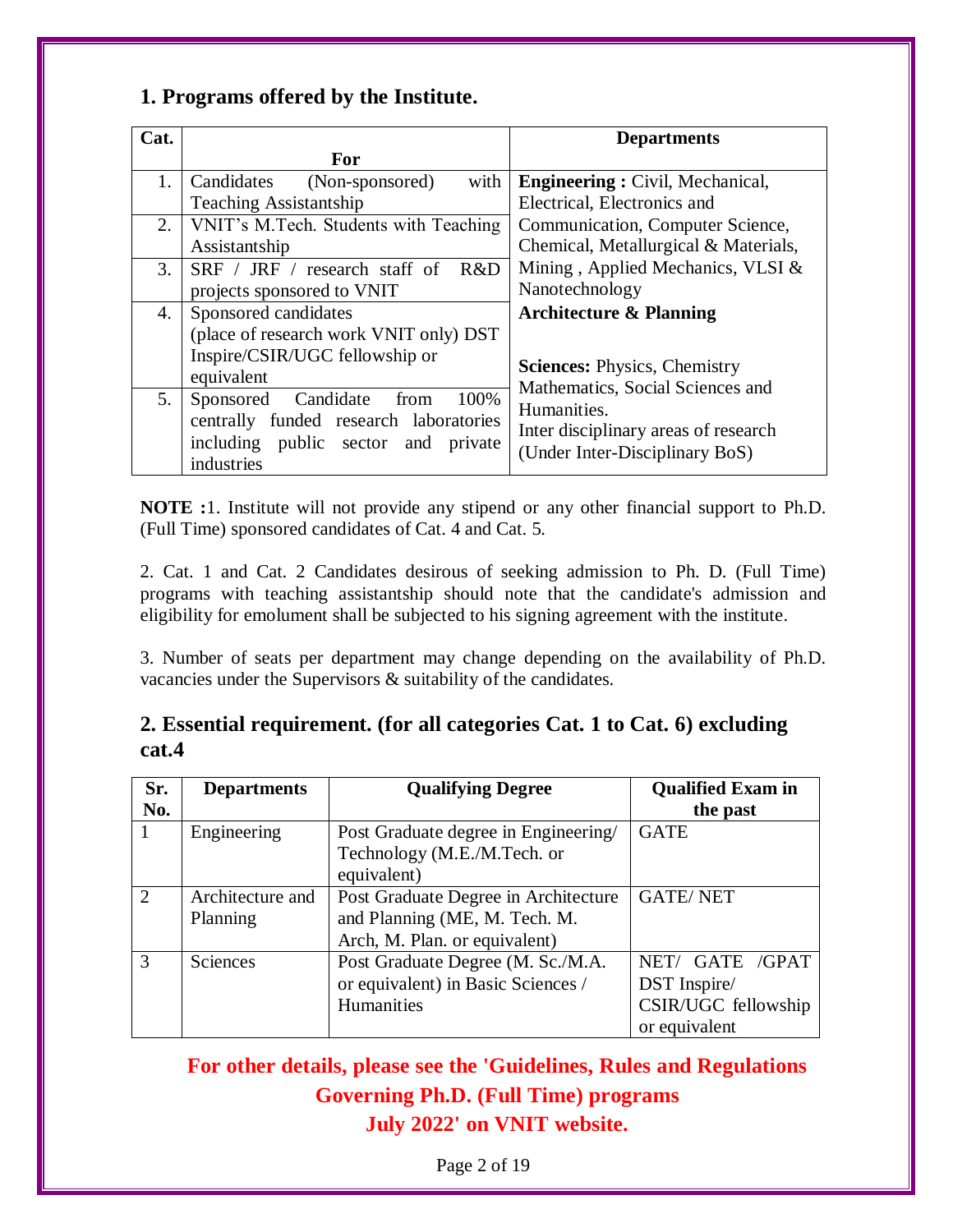# **3. Eligibility criteria.**

| Sr. | Name of the       | <b>Eligibility for Ph.D</b>                                       |
|-----|-------------------|-------------------------------------------------------------------|
| No. | <b>Department</b> |                                                                   |
| 1.  | Applied           | I) B.E. / B. Tech./ AMIE in Civil Engineering.                    |
|     | Mechanics         | II) ME / M.Tech in Structural Engineering/Structural Dynamics and |
|     |                   | Earthquake Engineering/Structural Engineering related             |
|     |                   | specialization.                                                   |
|     |                   | III) Minimum first class or 6.75 CPI / CGPA on a 10 point scale   |
|     |                   | at Bachelor's or Master's level.                                  |
|     |                   | IV) Qualified GATE score in Civil Engg. in the past.              |
| 2.  | Chemical          | I) BE / B. Tech. in Chemical Engineering / Chemical Technology/   |
|     | Engineering       | Biochemical Engineering / Biotechnology/ Nanotechnology/Civil     |
|     |                   | Engineering/Environmental Engg. /Mechanical Engg./Material        |
|     |                   | Engineering/Energy Engineering/Polymer Engg./Plastics             |
|     |                   | Engg./Pharmacy (B. Pharm).                                        |
|     |                   | II) ME / M. Tech in Chemical Engineering / Chemical               |
|     |                   | Technology/Biochemical Engineering / Biotechnology                |
|     |                   | /Nanotechnology/ Civil Engineering/Environmental                  |
|     |                   | Engineering//Mechanical Engineering/Material                      |
|     |                   | Engineering/Energy Engineering / Industrial Pollution Abatement/  |
|     |                   | Bio Process Engineering/Mineral Processing/Food                   |
|     |                   | Technology/Computer Aided Chemical Engineering/Molecular          |
|     |                   | Simulations/ Computational Nanotechnology/ Polymer                |
|     |                   | Engg./Plastics Engg./Pharmacy M. Pharma and Chemical              |
|     |                   | Engineering related disciplines/Rural Technology                  |
|     |                   | III) Minimum first class or 6.75 CPI / CGPA on a 10 point scale   |
|     |                   | at Bachelor's or Master's level.                                  |
|     |                   | IV) Qualified GATE score in the related discipline in the past.   |
| 3.  | Civil             | I) B.E. / B.Tech / AMIE in Civil Engg.                            |
|     | Engineering       | II) M E / M.Tech in any branch of Civil Engineering/ Excavation   |
|     |                   | Engineering/Mining<br>Engineering/Applied<br>Geology/<br>Urban    |
|     |                   | Planning/ Urban Resource Planning/ Master's in Planning(M Plan).  |
|     |                   | III) Minimum first class or 6.75 CPI / CGPA on a 10 point scale   |
|     |                   | at Bachelor's or Master's level.                                  |
|     |                   | IV) Qualified GATE score in the past.                             |
| 4.  | Computer          | I) B.E. / B. Tech. / AMIE or equivalent in any branch of Engg.    |
|     | Science and       | II) M.E./M. Tech or equivalent in one of the following branches : |
|     | Engineering       | Computer Science/ Computer Technology/Computer Engineering/       |
|     |                   | Information Technology/Information Science.                       |
|     |                   | III) Minimum first class or 6.75 CPI / CGPA on a 10 point scale   |
|     |                   | at Bachelor's or Master's level.                                  |
|     |                   | IV) Qualified GATE score in the past.                             |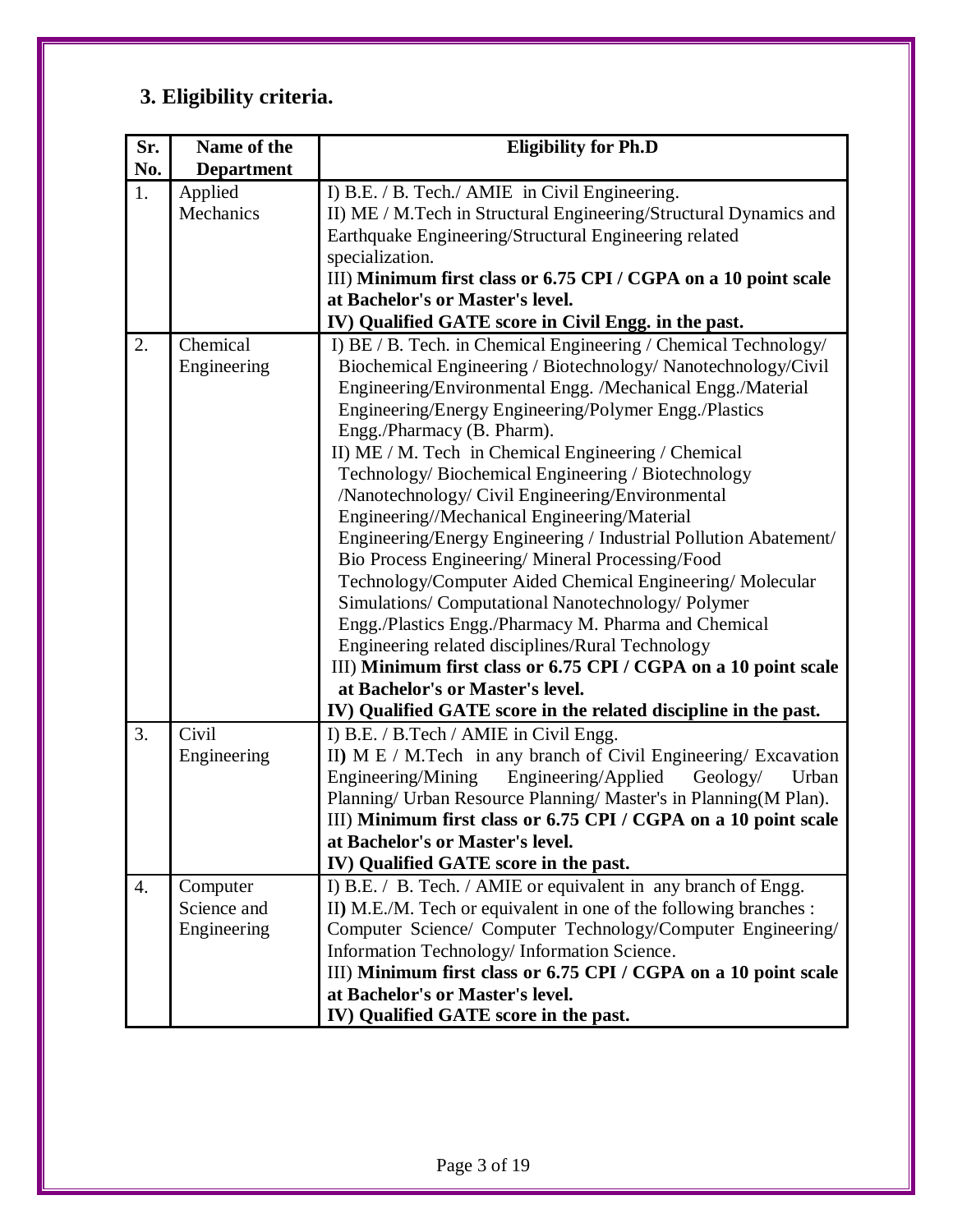| 5. | Electrical<br>Engineering | B.E./B.Tech in Electrical Engineering / Allied branches such<br>I)<br>asElectrical & Electronics, Power Engineering, Electrical &<br>Power, Energy Systems, Electronics & Instrumentation, Control<br>&Instrumentation, Instrumentation.<br>M.E/M.Tech in Electrical Engineering/ Allied Specializations<br>II)<br>Such as Power Electronics & Drives, Power Electronics,<br>Electronics, Signal Processing, Power Systems, Condition<br>Monitoring, Energysystems, Instrumentation, Control systems, |
|----|---------------------------|-------------------------------------------------------------------------------------------------------------------------------------------------------------------------------------------------------------------------------------------------------------------------------------------------------------------------------------------------------------------------------------------------------------------------------------------------------------------------------------------------------|
|    |                           | Power & Control, Smart Grid, Bio-medical.                                                                                                                                                                                                                                                                                                                                                                                                                                                             |
|    |                           | III) Minimum first class or 6.75 CPI / CGPA on a 10 point scale                                                                                                                                                                                                                                                                                                                                                                                                                                       |
|    |                           | at Bachelor's or Master's level.<br>IV) Qualified GATE Score in Electrical Engineering (EE) OR                                                                                                                                                                                                                                                                                                                                                                                                        |
|    |                           | Instrumentation (IN) in the past.                                                                                                                                                                                                                                                                                                                                                                                                                                                                     |
| 6. | Electronics &             | I) B.E. / B. Tech. /AMIE/AMIETE/B.Sc.(Engg.) of four years                                                                                                                                                                                                                                                                                                                                                                                                                                            |
|    | Communication             | duration in one of the following branches :                                                                                                                                                                                                                                                                                                                                                                                                                                                           |
|    | Engineering               | Electronics<br>Communication<br>/Electronics<br>and<br>and<br>Telecommunication/<br>Electronics/<br>Electronics<br>and                                                                                                                                                                                                                                                                                                                                                                                |
|    |                           | Instrumentation and other allied branches of Electronics                                                                                                                                                                                                                                                                                                                                                                                                                                              |
|    |                           | Engineering/Computer Science with minimum first class or CPI                                                                                                                                                                                                                                                                                                                                                                                                                                          |
|    |                           | / CGPA 6.75 on a 10 point scale                                                                                                                                                                                                                                                                                                                                                                                                                                                                       |
|    |                           | II)M.Tech/M.E./M.S.(at least two year program) in above branches.                                                                                                                                                                                                                                                                                                                                                                                                                                     |
|    |                           | III) Minimum first class or 6.75 CPI / CGPA on a 10 point scale<br>at Bachelor's and Master's level.                                                                                                                                                                                                                                                                                                                                                                                                  |
|    |                           | IV) Qualified GATE score in the past.                                                                                                                                                                                                                                                                                                                                                                                                                                                                 |
| 7. | VLSI &                    | I) M.E. / M. Tech in one of the following branches                                                                                                                                                                                                                                                                                                                                                                                                                                                    |
|    | Nanotechnology            | Microelectronics, Nanoelectronics, VLSI and embedded system,                                                                                                                                                                                                                                                                                                                                                                                                                                          |
|    |                           | <b>VLSI</b><br><b>VLSI</b><br>design,<br>digital<br>Electronics,<br>systems,                                                                                                                                                                                                                                                                                                                                                                                                                          |
|    |                           | Microelectronics and VLSI design, VLSI and Embedded systems<br>Microelectronics/Nanoelectronics related<br>related<br>branches,                                                                                                                                                                                                                                                                                                                                                                       |
|    |                           | branches                                                                                                                                                                                                                                                                                                                                                                                                                                                                                              |
|    |                           | III) Minimum first class or 6.75 CPI / CGPA on a 10 point scale                                                                                                                                                                                                                                                                                                                                                                                                                                       |
|    |                           | at Bachelor's or Master's level.                                                                                                                                                                                                                                                                                                                                                                                                                                                                      |
|    |                           | IV) Qualified GATE score in the past.                                                                                                                                                                                                                                                                                                                                                                                                                                                                 |
| 8. | Mechanical<br>Engineering | I) B.E/B.Techin Mechanical Engg.or equivalent.                                                                                                                                                                                                                                                                                                                                                                                                                                                        |
|    |                           | <b>II)M.E/M.Tech</b> in Mechanical Engg. / Production Engg. / Machine<br>Design / Automobile Engg. / Industrial Engg. / Power Plant Engg. /                                                                                                                                                                                                                                                                                                                                                           |
|    |                           | Chemical Engg. / Aerospace Engg. / Energy Systems & Engg.                                                                                                                                                                                                                                                                                                                                                                                                                                             |
|    |                           | /Renewable Energy / Production and Industrial System Engg./                                                                                                                                                                                                                                                                                                                                                                                                                                           |
|    |                           | Materials Engg./Technology/Thermal Engg. /Fluid and Thermal                                                                                                                                                                                                                                                                                                                                                                                                                                           |
|    |                           | Engg., or Equivalent                                                                                                                                                                                                                                                                                                                                                                                                                                                                                  |
|    |                           | III)Minimum first class or 6.75 CPI / CGPA on a 10 point<br>scaleat Bachelor's or Master's level.                                                                                                                                                                                                                                                                                                                                                                                                     |
|    |                           | IV) Qualified GATE score in the past.                                                                                                                                                                                                                                                                                                                                                                                                                                                                 |
| 9. | Metallurgical             | I) M E / M. Tech in Metallurgical and Materials Engineering /                                                                                                                                                                                                                                                                                                                                                                                                                                         |
|    | and Materials             | Mechanical / Production / Industrial / Chemical and M.Sc(Physics                                                                                                                                                                                                                                                                                                                                                                                                                                      |
|    | Engineering               | or Chemistry or Materials Science)                                                                                                                                                                                                                                                                                                                                                                                                                                                                    |
|    |                           | II) Minimum first class or 6.75 CPI / CGPA on a 10 point scale                                                                                                                                                                                                                                                                                                                                                                                                                                        |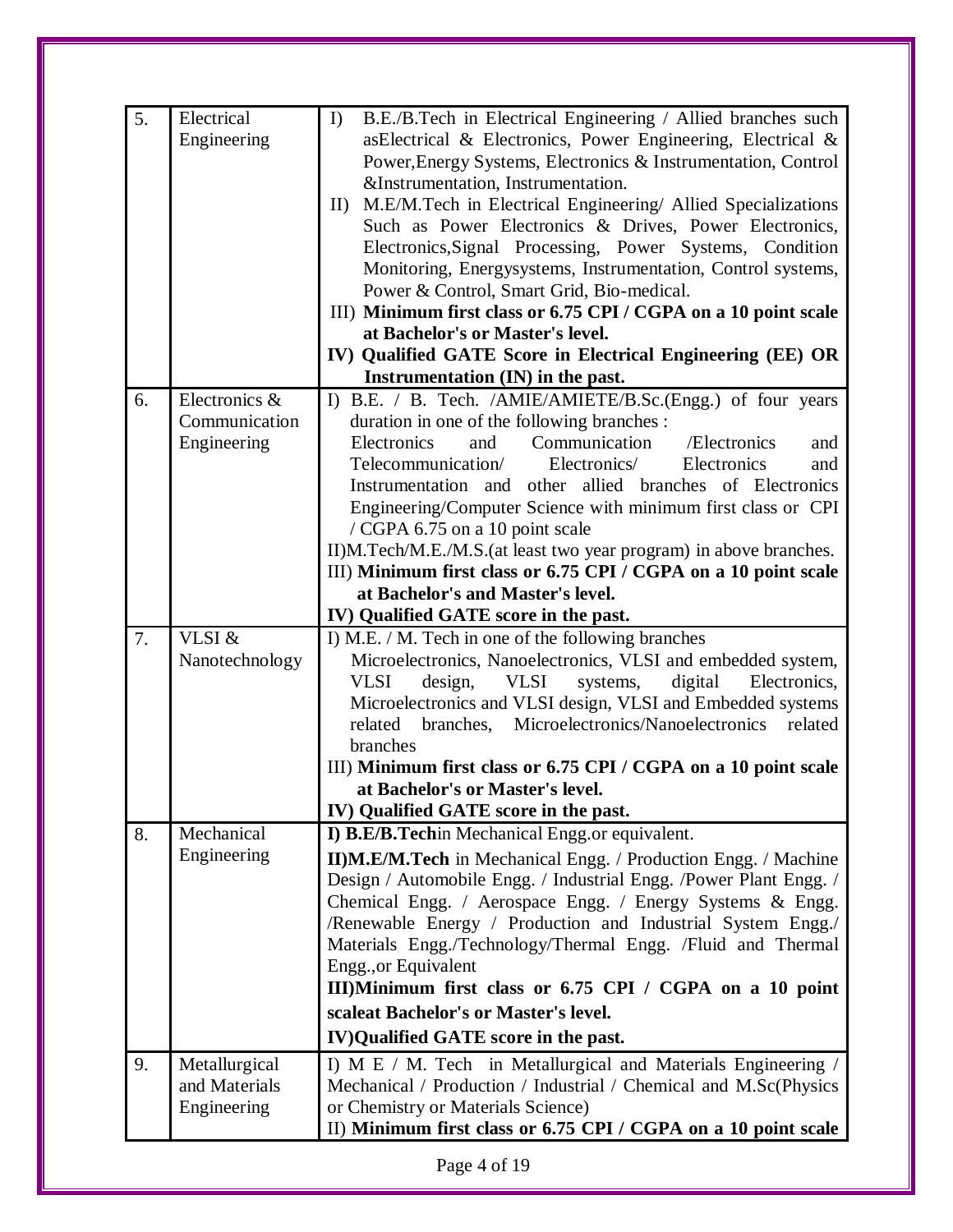|     |                        | at Bachelor's or Master's level.                                        |
|-----|------------------------|-------------------------------------------------------------------------|
|     |                        | III) Qualified GATE score in the past in the discipline of              |
|     |                        | UG/M.Sc.                                                                |
| 10. | Mining                 | I) M E / M. Tech in Mining Engg or related to Mining Engg / Civil       |
|     | Engineering            | Engineering / Env. Engg. / Geo-Tech Engg/ Mine Planning / Rock          |
|     |                        | Mechanics / Opencast Mining / Mineral Engg. OR                          |
|     |                        | M.Sc. / M.Sc. Tech in Geology / Applied Geology/ Environment.           |
|     |                        | II) Minimum first class or 6.75 CPI / CGPA on a 10 point scale          |
|     |                        | at Bachelor's or Master's level.                                        |
|     |                        | III) Qualified GATE score in the past.                                  |
| 11. | Architecture and       | I) B.Arch. / BE (Civil) / B.Tech. (Civil) / B.Plan. / B.Tech. (Plan) or |
|     | Planning               | M.C.P./M. Arch./M.Des. / M.Tech. (Urban<br>equivalent with              |
|     |                        | Planning) / M. Plan./ M.U.R.P. / ME (T&C.P) / other masters in          |
|     |                        | relevant field.                                                         |
|     |                        | II) Minimum first class or 6.75 CPI / CGPA on a 10 point scale          |
|     |                        | at Bachelor's or Master's level.                                        |
|     |                        | III) Qualified GATE/NET score in the past.                              |
| 12. | Physics                | I) Master's Degree in the concerned or an allied subject.               |
|     |                        | II) Minimum first class or 6.75 CPI / CGPA on a 10 point scale          |
|     |                        | at Bachelor's or Master's level.                                        |
|     |                        |                                                                         |
|     |                        | III) Qualified GATE / NET score in the past.                            |
| 13. | Chemistry              | I) Master's or equivalent degree in Chemistry, Biochemistry, other      |
|     |                        | allied disciplines like Microbiology and Pharmacy (M. Pharm-            |
|     |                        | Pharmaceutical Chemistry/ Medicinal Chemistry).                         |
|     |                        | II) Minimum first class or 6.75 CPI / CGPA on a 10 point scale          |
|     |                        | at Bachelor's or Master's level.                                        |
|     |                        | III) Qualified GATE/NET/GPAT score in the past.                         |
| 14. | Mathematics            | I) M.Sc. in Mathematics / Applied Mathematics.                          |
|     |                        | II) Minimum first class or 6.75 CPI / CGPA on a 10 point scale          |
|     |                        | at Bachelor's or Master's level.                                        |
|     |                        | III) Qualified GATE / NET score in the past.                            |
| 15. | Humanities and         | I)M.A. in English / Sociology / Economics./Psychology/MBA-HR)           |
|     | <b>Social Sciences</b> | II) Minimum first class or 6.75 CPI / CGPA on a 10 point scale          |
|     |                        | at Bachelor's or Master's level.                                        |
|     |                        | III) Qualified GATE / NET score in the past.                            |

#### **Note:**

i)The candidate having secured Government Fellowship i.e, DST fellowship, CSIR fellowship, UGC fellowship can apply for Ph.D. program under Cat 4 at VNIT even if candidate does not have valid GATE scores/NET qualification or candidate has not appeared for GATE/NET.

ii) Candidates, whose M.E. / M.Tech/ M.Arch. / M.Plan. / M.Sc. result is awaited, can also apply for Ph.D. program. They will have to submit the result of M.E. / M.Tech/ M.Arch. / M.Plan./M.Sc. exam to Academic Section, till that time their registration will be provisional.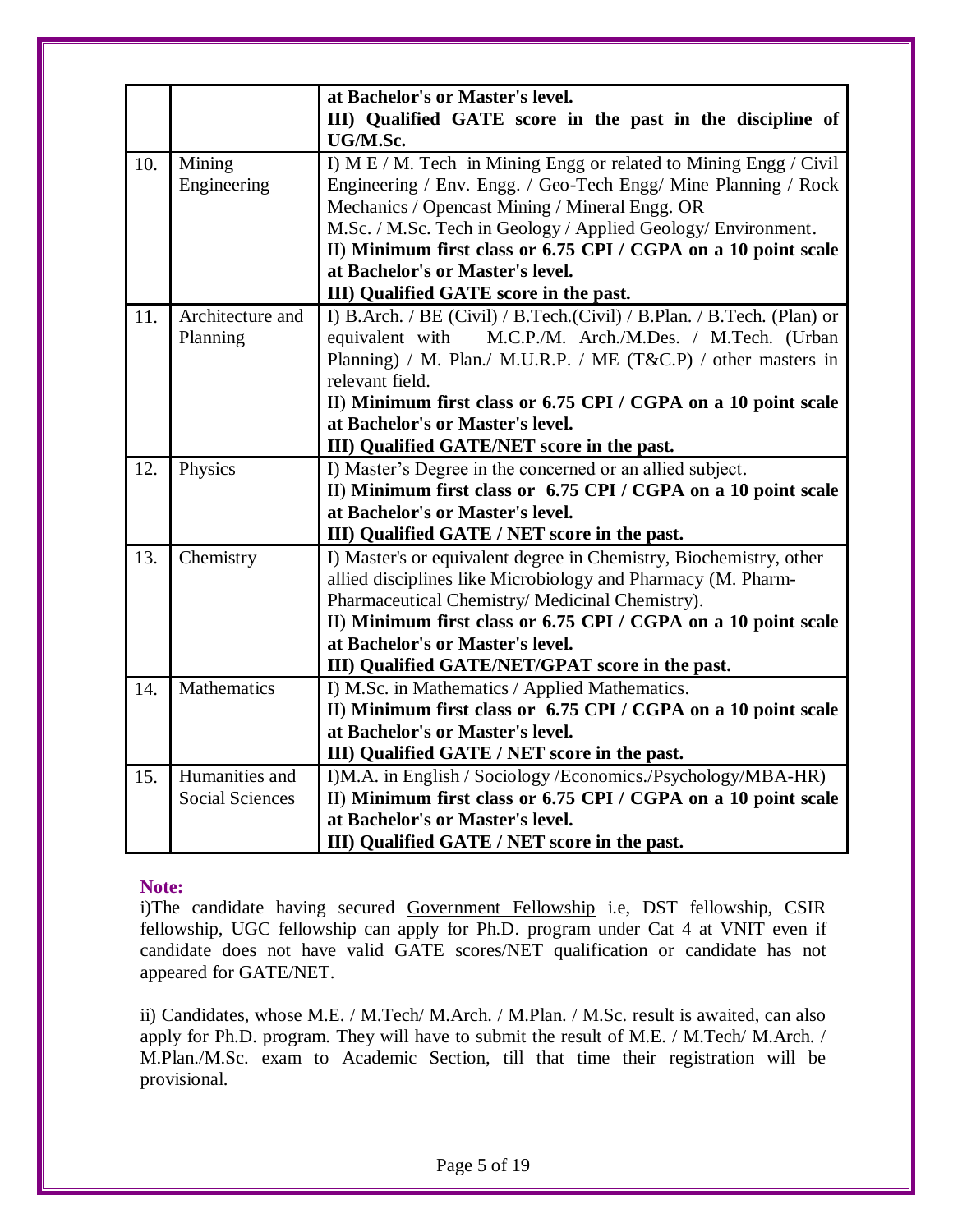## **4. Admission Procedure.**

**4.1 (a).**The application form is available on institute website https://vnit.ac.in/admission.

Candidate is required to pay application fee of Rs 500/- (per application form) online through online payment portal of VNIT. (Link : [https://pay.vnit.ac.in/home\)](https://pay.vnit.ac.in/home). After payment, candidate shall mention this **VNIT Payment Ref. No** in the application form & also attach the printed copy of receipt.

The duly filled application form, along with photo copies of the certificates (self-attested) & photograph, and copy of payment receipt, should be sent by speed post or hand delivered

**To, The Deputy Registrar (Academic), VNIT, South Ambazari Road, Nagpur – 440010 (M.S.)**

Candidates should mention on the Envelope**: PhD- Name of Department.** Incomplete application and/or applications received after the last date are liable to be rejected.

**4.1(b)** In addition to the above process of physical form submission, candidate need to fill Google Form (Online), link for the same is displayed along with the Boucher. Candidate are requested to fill correct information in the Google Form as per the information given in the actual form submitted. Candidate take important Note that, if they are submitting PhD application for Multiple Branches then they need to fill different Google Form for different branches**.**

**4.2** All candidates will be required to appear for the written test, which will be conducted in the respective departments on the date specified in the information brochure. Further, the candidates shortlisted on the basis of performance in the written test shall be interviewed.

Top most scorer of the written test will be normalized to 100 and marks of other candidates will be scaled accordingly. Then depending on the number of candidates to be called for the interview, Department can set a cut-off normalized score. However, normalized cut-off below 40% is not allowed. Candidates will appear for written test / interview at their own cost.

**4.3**. The interview of the short-listed candidates will be conducted in the concerned departments as per the schedule given in this brochure. The constitution of the interview committee will be as follows:

- 1. HoD of the concerned department Chairman
- 2. Dean(R&C) / Dean (Acad)/ Professor from other department Director's Nominee
- 3. All faculty members from the concerned department/ discipline who are recognized Ph.D. supervisors– Members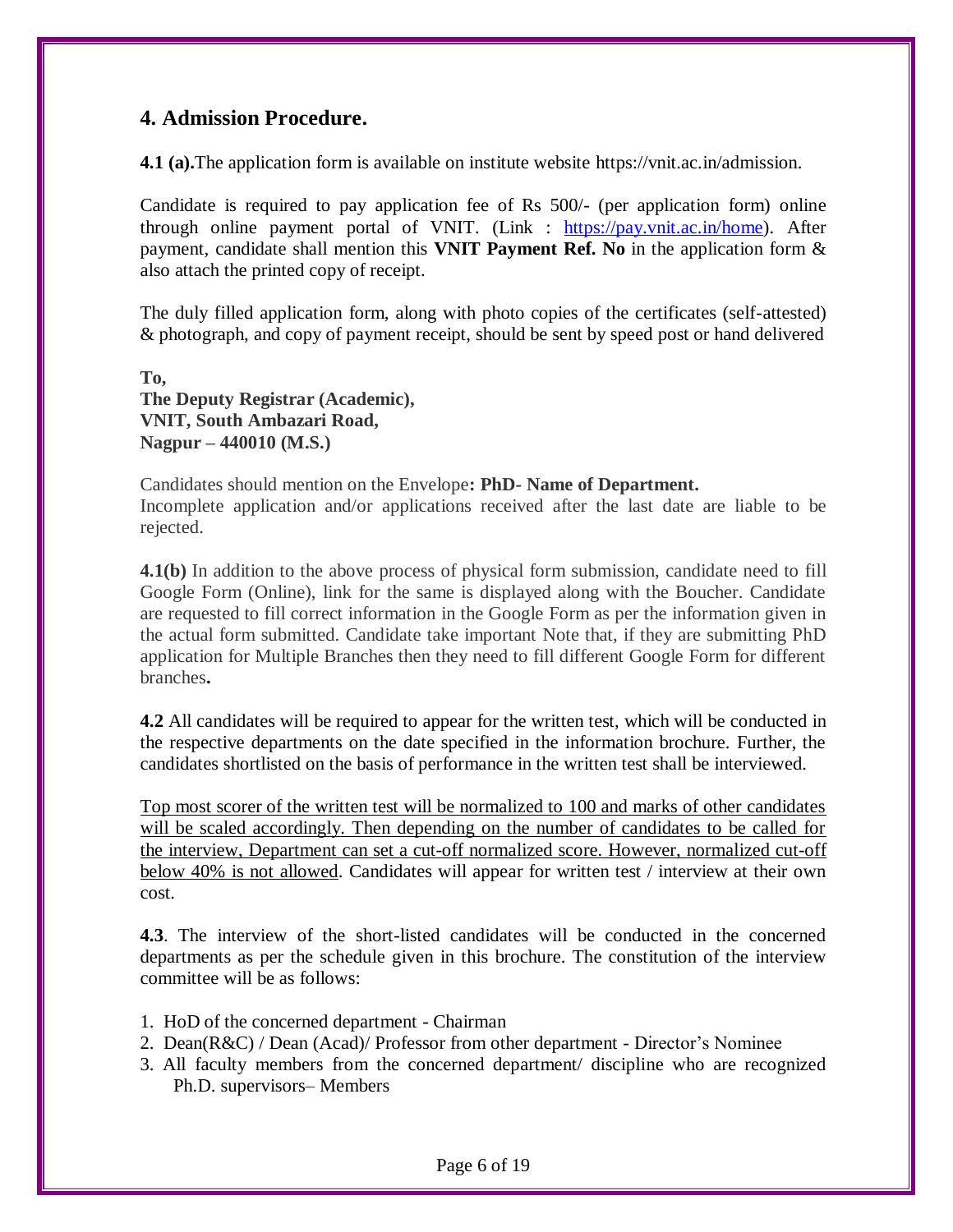**4.4** 

(i) Candidate should have qualified GATE/NET score in the past. The GATE/NET score, percentile GATE score as well as qualified mark should be stated.

(ii) Candidate should also score minimum 40% marks in Interview for selection.

(iii) Final list will be prepared based on following weightage.

| <b>Written Exam</b>   | 40\% |
|-----------------------|------|
| <b>GATE/NET Score</b> | 40\% |
| <b>Interview</b>      | 20%  |

**4.5** The provisional list of selected candidates will be displayed on Institute's website and no separate intimation will be sent to the candidates. Selected candidates shall report to The Joint Registrar (Academic) for admission and payment of prescribed fees as per the schedule.

**4.6** Candidate shall report to the concerned department for getting the Supervisor allotted. Candidate in consultation with the supervisor shall identify the area of research and prepare a synopsis. The supervisor will propose a **Research Progress Committee,(RPC)** for Ph.D. program. The RPC shall monitor the progress of Ph.D. work of the candidate.

**4.7** RPC shall recommend the courses to be undertaken by a candidate as per norms.

### **5.Duration of Program**

 Minimum duration: **Three years** Maximum duration: **Six years**

|    | <b>Head</b>               | Ph.D.<br><b>Admission</b><br>(One Time) | <b>Ph.D. Full Time</b><br>with teaching<br>assistantship<br>(Per Sem) | Ph.D. Full<br><b>Time</b><br>(Sponsored)<br>(Per sem) |
|----|---------------------------|-----------------------------------------|-----------------------------------------------------------------------|-------------------------------------------------------|
| 1. | <b>Registration</b> fees  | 4000                                    |                                                                       |                                                       |
| 2. | Library<br>Deposit        | 2400                                    |                                                                       |                                                       |
|    | (refundable)              |                                         |                                                                       |                                                       |
| 3. | <b>Library Fees</b>       |                                         | 1600                                                                  | 3200                                                  |
| 4. | <b>Tuition Fees</b>       | $ -$                                    | 7500                                                                  | 15000                                                 |
| 5. | <b>Retention Fees</b>     | $- -$                                   | 1600                                                                  | 1600                                                  |
| 6. | <b>Internet Charges</b>   | --                                      | 1000                                                                  | 2000                                                  |
| 7. | Infrastructure Usage Fee  | --                                      | 1000                                                                  | 2000                                                  |
| 8. | *Medical Aid Fund Premium | --                                      | 3000                                                                  | 3000                                                  |
|    | (for first 3 years)       |                                         |                                                                       |                                                       |
|    | # Grant Total Rs.         | 6400                                    | 15700                                                                 | 26800                                                 |

**6. Payment of Fees and Deposit**(This is subject to the revision from time to time)

*# At the time of joining, candidate has to pay one time fees and per semester fees together (i.e Rs.* **22100/-** *for Ph.D. full time with teaching assistantship and* **Rs. 33200/** *for Ph.D. Full Time (Sponsored)).*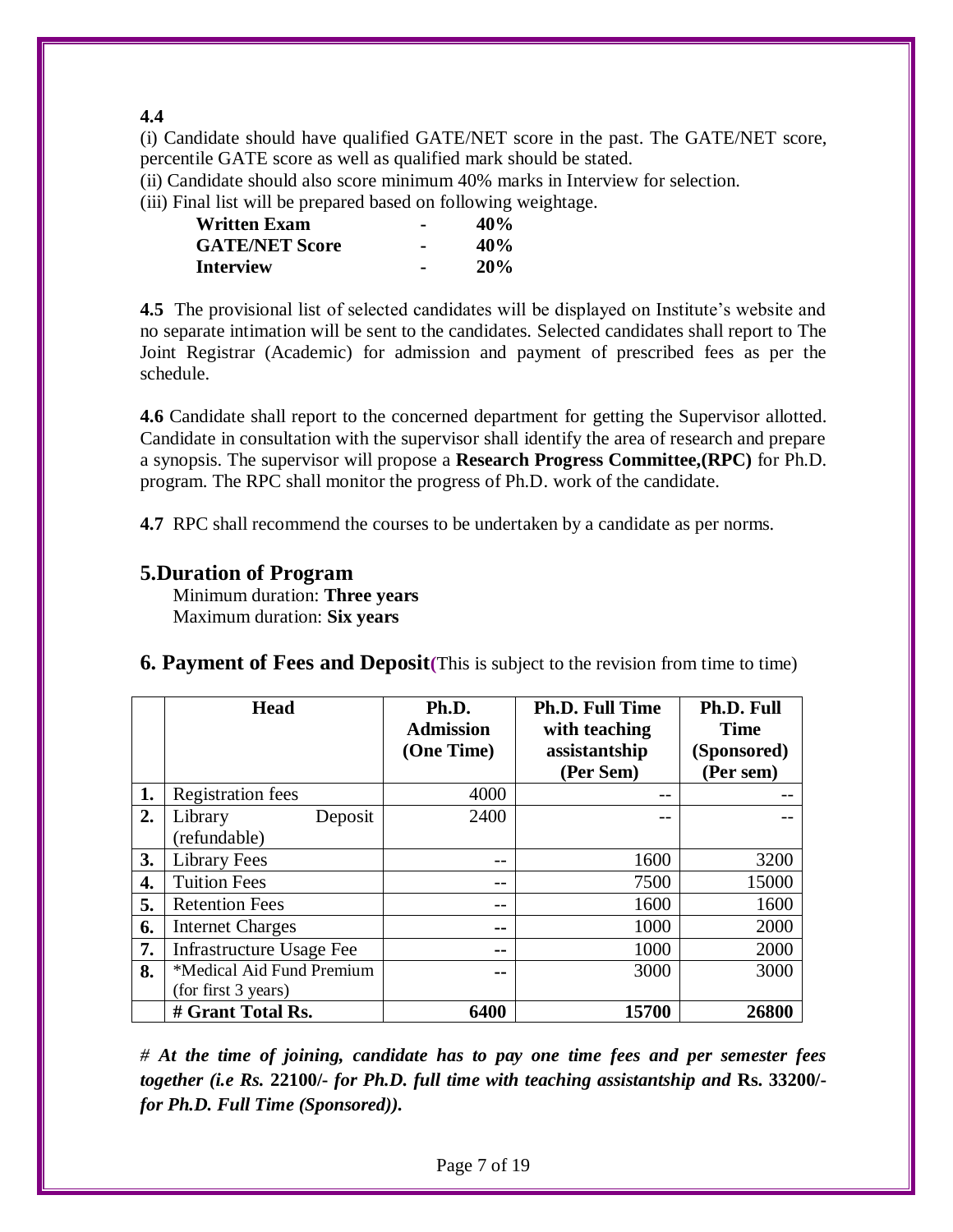**\* For subsequent years, scholar will have to pay Rs. 1000/- per year till thesis submission.**

**Examination Fee :** The examination fee of **Rs. 30,000/- for Ph.D. full time/ Sponsored**  shall be paid by the candidate prior to the submission of the thesis.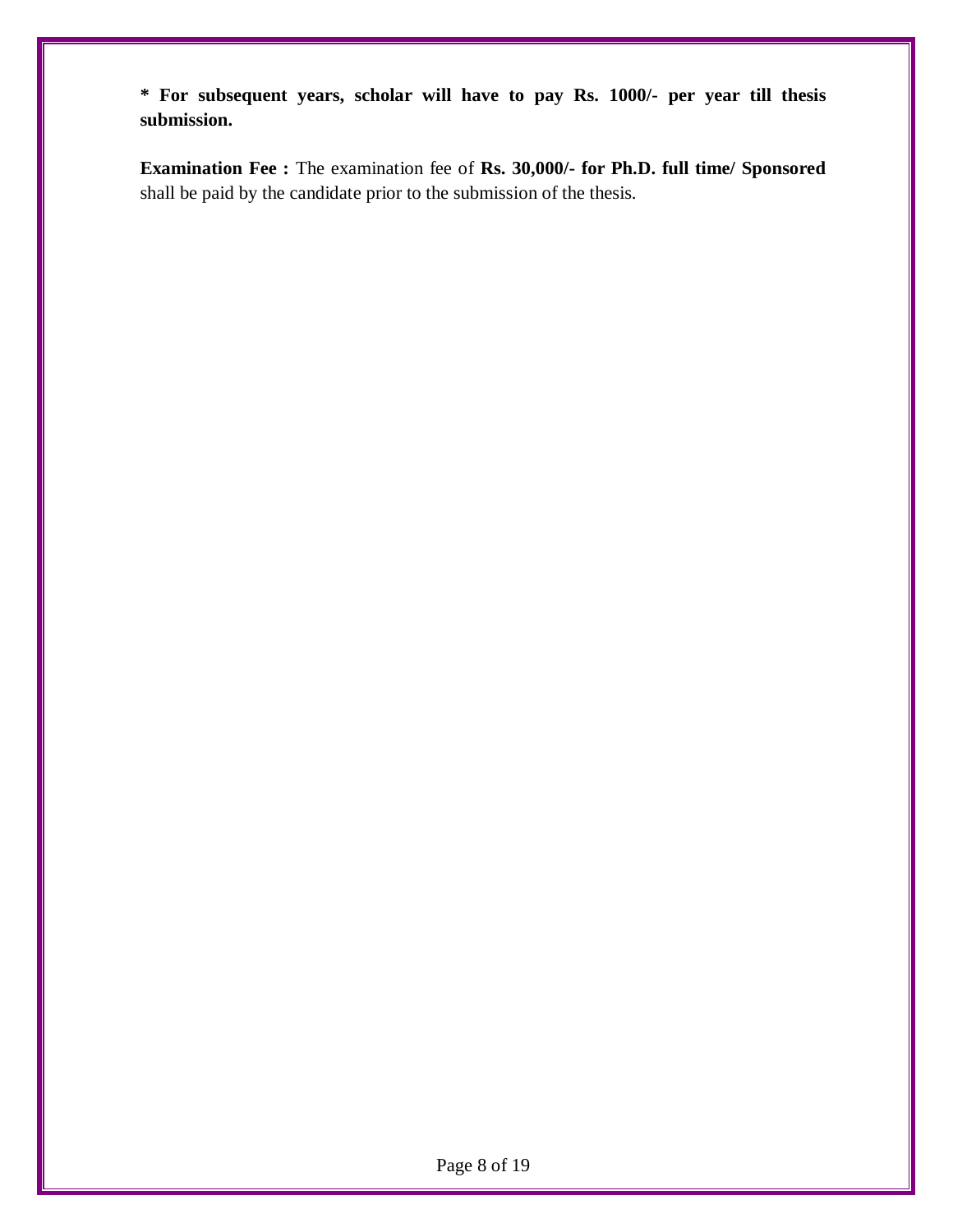# **7. Syllabus for written test(Department-wise)**

The syllabus for written test to be conducted / Areas of Research for Admission to Ph.D. (Full Time).

| <b>SN</b> | <b>Name of Department</b>     | <b>Syllabus for Written Test</b>                                                 |  |  |
|-----------|-------------------------------|----------------------------------------------------------------------------------|--|--|
| 1.        | Mechanical                    | Part $A - 30\%$ weightage                                                        |  |  |
|           | Engineering                   | Common to all students (1. Design, 2. Thermal and, 3.                            |  |  |
|           |                               | Manufacturing &Industrial Engineering Groups)                                    |  |  |
|           |                               | <b>Engineering Mathematics</b>                                                   |  |  |
|           |                               | Numerical methods and computer programming<br>$\bullet$                          |  |  |
|           |                               | Measurement and Control                                                          |  |  |
|           |                               | Engineering materials and basic metallurgy                                       |  |  |
|           |                               | Part $B - 70\%$ weightage                                                        |  |  |
|           |                               | Any one group from the following                                                 |  |  |
|           |                               | 1. Design Group                                                                  |  |  |
|           |                               | Solid mechanics and Machine Design<br>$\bullet$                                  |  |  |
|           |                               | Mechanism and Theory of Machine<br>$\bullet$                                     |  |  |
|           |                               | Vibration, CAD, FEM and Robotics                                                 |  |  |
|           |                               | 2. Thermal Group                                                                 |  |  |
|           |                               | <b>Fluid Mechanics and Fluid Machines</b><br>$\bullet$                           |  |  |
|           |                               | Thermodynamics and Heat Transfer<br>$\bullet$                                    |  |  |
|           |                               | IC engines, Refrigeration and Air conditioning<br>$\bullet$                      |  |  |
|           |                               | <b>Hydraulics and Pneumatics</b>                                                 |  |  |
|           |                               | 3. Manufacturing and Industrial Engineering Group                                |  |  |
|           |                               | Casting, Welding and Metal Forming<br>٠                                          |  |  |
|           |                               | Metal cutting Processes, Machines and cutting tool                               |  |  |
|           |                               | geometry                                                                         |  |  |
|           |                               | Metrology and Quality control                                                    |  |  |
|           |                               | <b>Automation in Production</b>                                                  |  |  |
|           |                               | Reliability and maintenance engineering<br>$\bullet$                             |  |  |
|           |                               | <b>Operations Research</b>                                                       |  |  |
|           |                               | <b>Note:</b> In case, any student attempts part B for more than                  |  |  |
|           |                               | one group, he/she will be considered for the                                     |  |  |
|           |                               | group (if found eligible) in which he/she scores                                 |  |  |
|           |                               | maximum marks.                                                                   |  |  |
| 2.        | <b>Electrical Engineering</b> | Evaluation test will be on the basis of:                                         |  |  |
|           |                               | Objective type question<br>1.                                                    |  |  |
|           |                               | a) Electrical Machines                                                           |  |  |
|           |                               | b) Control Systems and Instrumentation                                           |  |  |
|           |                               | c) Power Systems and Protections                                                 |  |  |
|           |                               | d) Power Electronics and Drives                                                  |  |  |
|           |                               | e) Circuit and Electromagnetic Field Theory                                      |  |  |
|           |                               | f) Signals and Systems                                                           |  |  |
|           |                               | g) Microprocessor and Microcontrollers                                           |  |  |
|           |                               | Subjective type question (any two to be attempt)<br>2.<br>a) Electrical Machines |  |  |
|           |                               |                                                                                  |  |  |
|           |                               | b) Control Systems and Instrumentation                                           |  |  |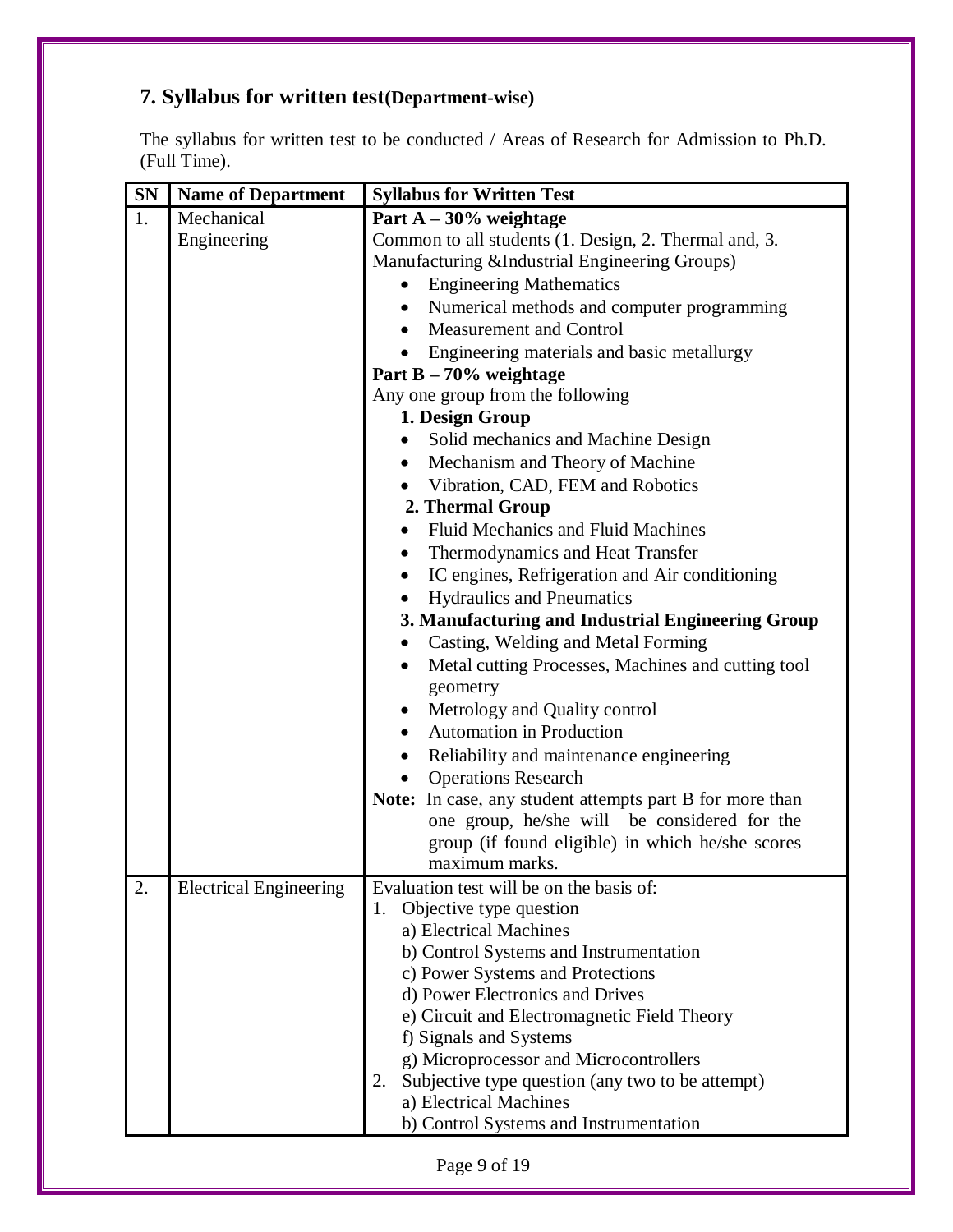|    |                         | c) Power Systems and Protections                   |
|----|-------------------------|----------------------------------------------------|
|    |                         | d) Power Electronics and Drives                    |
| 3. | Civil Engineering       | A. Environmental Engg                              |
|    |                         | a) Water Supply & Treatment                        |
|    |                         | b) Sewerage and Sewage Treatment                   |
|    |                         | c) Air pollution & Solid waste                     |
|    |                         | <b>B. Water Resources Engg.</b>                    |
|    |                         | a) Irrigation Engineering                          |
|    |                         | b) Hydrology & Water Resources Engg.               |
|    |                         | c) Fluid Mechanics                                 |
|    |                         | C. Transportation Engg.                            |
|    |                         | a) Pavement Design                                 |
|    |                         | b) Highway Construction Materials                  |
|    |                         | D. Construction Management & Concrete Engg.        |
|    |                         | a) Concrete Structure & Concrete Technology        |
|    |                         | b) Construction Management                         |
|    |                         | c) Building Technology                             |
|    |                         | E. Geotechnical Engineering                        |
|    |                         | a) Soil Mechanics                                  |
|    |                         | b) Foundation Engineering                          |
| 4. | Electronics &           | a) Electronic Devices & Circuits, Analog Circuits  |
|    | Communication           | b) Digital Circuits & Microprocessors              |
|    | Engineering             | c) Electromagnetic field                           |
|    |                         | d) Electronic measurements                         |
|    |                         | f) Analog & Digital Communication                  |
|    |                         | g) Digital Signal Processing                       |
|    |                         | h) Computer Organization                           |
|    |                         | i) Electronics Control Systems                     |
|    |                         | j) Signal and Systems                              |
|    |                         | k)Linear Algebra                                   |
|    |                         | 1) Image Processing                                |
| 5  | VLSI &                  | a) Electronics Devices & Circuits, Analog Circuits |
|    | Nanotechnology          | b) Digital Circuits & Microprocessors              |
|    |                         | c)Electromagnetic                                  |
|    |                         | d) Electronic measurements                         |
|    |                         | f) Analog & Digital Communication                  |
|    |                         | g) Digital Signal Processing                       |
|    |                         | h) Computer Organization                           |
|    |                         | i) UHF & Microwave                                 |
|    |                         | j) Linear Networks                                 |
| 6. | <b>Computer Science</b> | a) Programming $& Data Structures$                 |
|    | Engineering             | b) System Programming/OS                           |
|    |                         | c) Compiler                                        |
|    |                         | d) Theory of Computation                           |
|    |                         | e) Analysis of Algorithm                           |
|    |                         | f) Discrete Mathematics                            |
|    |                         | g) Computer Organization                           |
|    |                         | h) Database Management Systems                     |
|    |                         | i) Computer Networks                               |

Page 10 of 19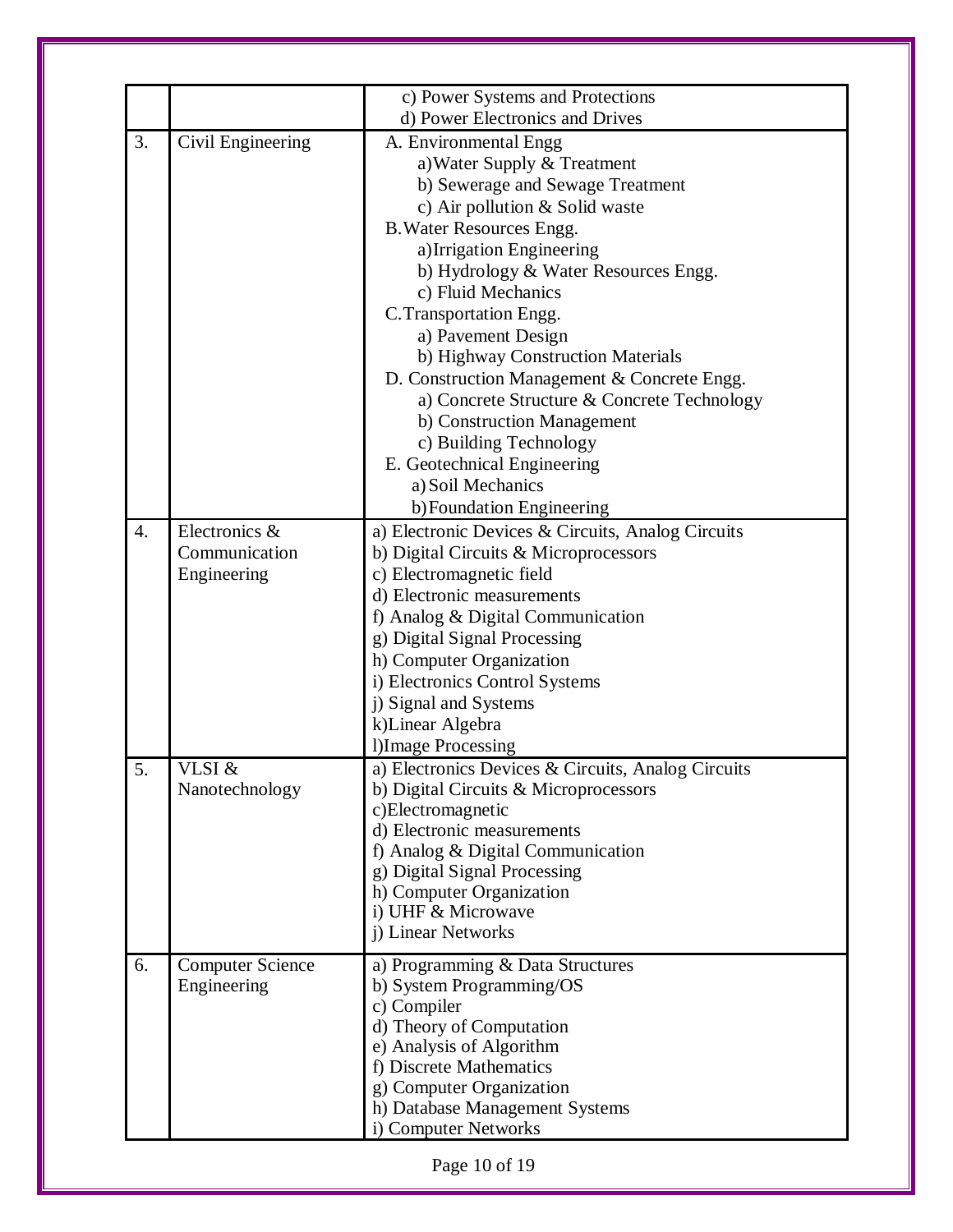| 7.  | <b>Chemical Engineering</b>  | Mass Transfer,<br>a)                                                                                            |
|-----|------------------------------|-----------------------------------------------------------------------------------------------------------------|
|     |                              | b) Heat Transfer,                                                                                               |
|     |                              | Chemical Reaction Engineering,<br>$\mathbf{c})$                                                                 |
|     |                              | Fluid Mechanics,<br>$\mathbf{d}$                                                                                |
|     |                              | e) Process Calculations,                                                                                        |
|     |                              | Process Control,<br>f                                                                                           |
|     |                              | <b>Mechanical Operation,</b><br>g)                                                                              |
|     |                              | <b>Chemical Engineering Thermodynamics</b><br>h)<br><b>Basic Mathematics</b><br>$\mathbf{i}$                    |
|     |                              | <b>Numerical Methods</b><br>$\ddot{1}$                                                                          |
| 8.  | Metallurgical<br>and         | <b>Physical Metallurgy</b><br>a)                                                                                |
|     | <b>Materials Engineering</b> | <b>Extractive Metallurgy</b><br>b)                                                                              |
|     |                              | Foundry Technology<br>$\mathbf{c})$                                                                             |
|     |                              | $\mathbf{d}$<br><b>Mechanical Processing</b>                                                                    |
|     |                              | <b>Testing of Materials</b><br>e)                                                                               |
|     |                              | f)<br>Polymeric and Ceramic Materials                                                                           |
|     |                              | Composites<br>g)                                                                                                |
|     |                              | <b>Advanced Materials</b><br>h)                                                                                 |
|     |                              | <b>Characterization of Materials</b><br>i)                                                                      |
| 9.  | Mining Engineering           | Rock Mechanics and Rock Engineering<br>a)                                                                       |
|     |                              | Surface and Mine Environment Engineering<br>b)                                                                  |
|     |                              | Rock excavation engineering and blasting<br>$\mathbf{c})$                                                       |
|     |                              | Drilling, Exploration and Mineralogy<br>$\mathbf{d}$                                                            |
|     |                              | Mining Methods: Surface and underground<br>e)                                                                   |
|     |                              | <b>Mining Machinery</b><br>f)                                                                                   |
| 10. | <b>Applied Mechanics</b>     | <b>Engineering Mechanics</b><br>a)                                                                              |
|     |                              | <b>Strength of Materials</b><br>b)                                                                              |
|     |                              | Theory of Structures<br>$\mathbf{c})$                                                                           |
|     |                              | Design of Steel Structures<br>$\rm d)$                                                                          |
|     |                              | Design of Concrete Structures<br>e)                                                                             |
| 11. | Architecture<br>&            | Architecture, Art & Design<br>a)                                                                                |
|     | Planning                     | Building Sciences & Technology<br>b)                                                                            |
|     |                              | Issues in relation to built environment like sustainable<br>c)                                                  |
|     |                              | development, behavioral aspects, cultural issues etc.                                                           |
|     |                              | Historical aspects of built environment<br>$\rm d$<br>Issues related to urban areas like Housing, Urban Design, |
|     |                              | e)<br>Conservation, Planning, Infrastructure, Transportation etc.                                               |
|     |                              | Types of Research and Research process.<br>f)                                                                   |
|     |                              | Landscape Design<br>g)                                                                                          |
|     |                              | Environment and Disaster risk reduction<br>h)                                                                   |
| 12. | Physics                      | Syllabus as that for NET in Physics                                                                             |
| 13. | Chemistry                    | Syllabus as that for NET in Chemistry                                                                           |
| 14. | Mathematics                  | Linear Algebra,<br>a)                                                                                           |
|     |                              | Real Analysis,<br>b)                                                                                            |
|     |                              | Complex Analysis,<br>$\mathbf{c})$                                                                              |
|     |                              | Ordinary Differential Equations,<br>d)                                                                          |
|     |                              |                                                                                                                 |
|     |                              | Partial Differential Equations,<br>e)                                                                           |
|     |                              | Integral Transforms,<br>f)                                                                                      |
|     |                              | Numerical Analysis,<br>$\mathbf{g}$ )                                                                           |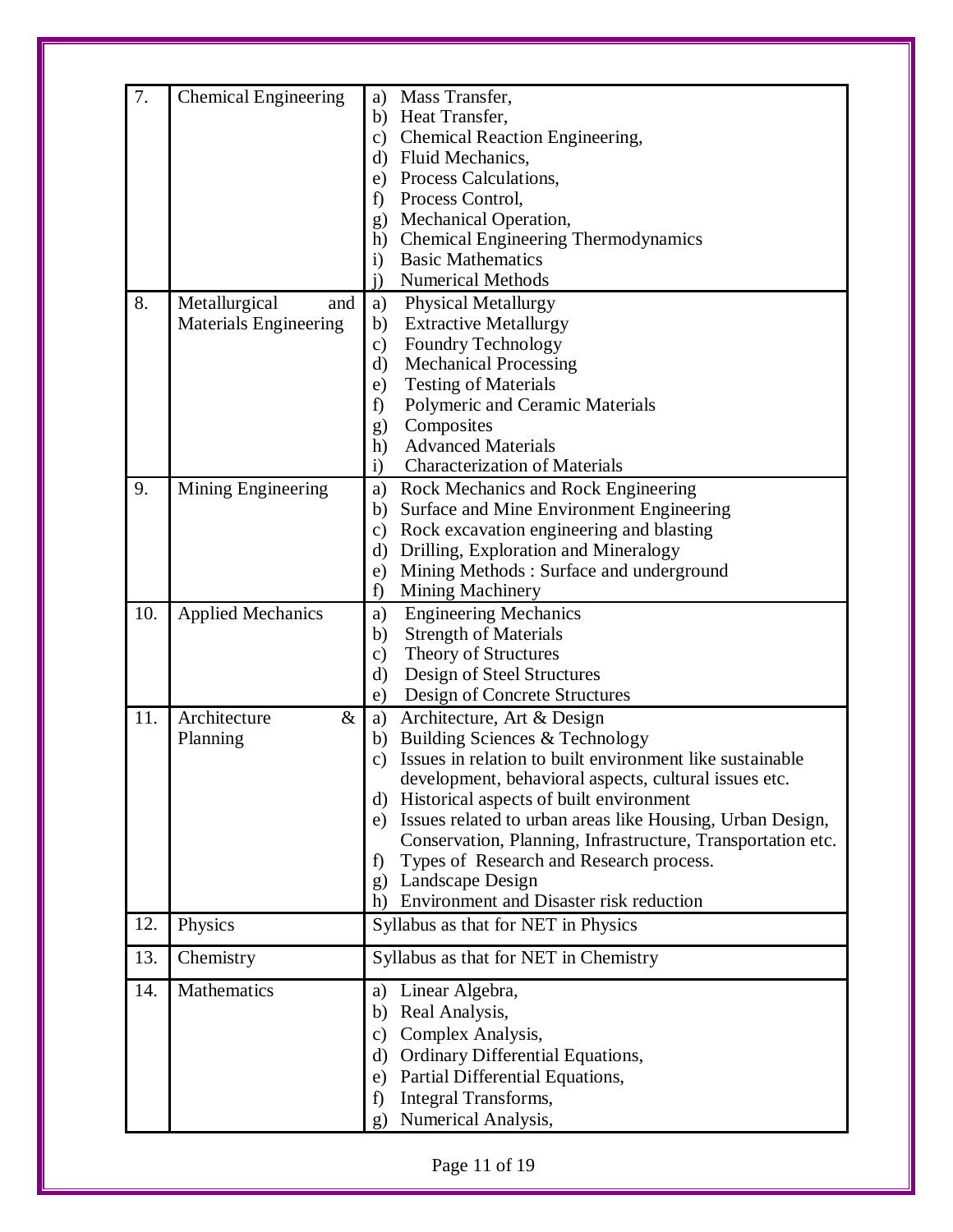|                   | Probability & Statistics<br>h)                                                                                                                                                                                          |
|-------------------|-------------------------------------------------------------------------------------------------------------------------------------------------------------------------------------------------------------------------|
| <b>Humanities</b> | a) English - Syllabus as that for NET in English<br>b) Sociology- Syllabus as that for NET in Sociology<br>c) Economics -Syllabus as that for NET in Economics<br>d) Psychology- Syllabus as that for NET in Psychology |
|                   | c) MBA (HR) - Syllabus as that for NET in MBA(HR)                                                                                                                                                                       |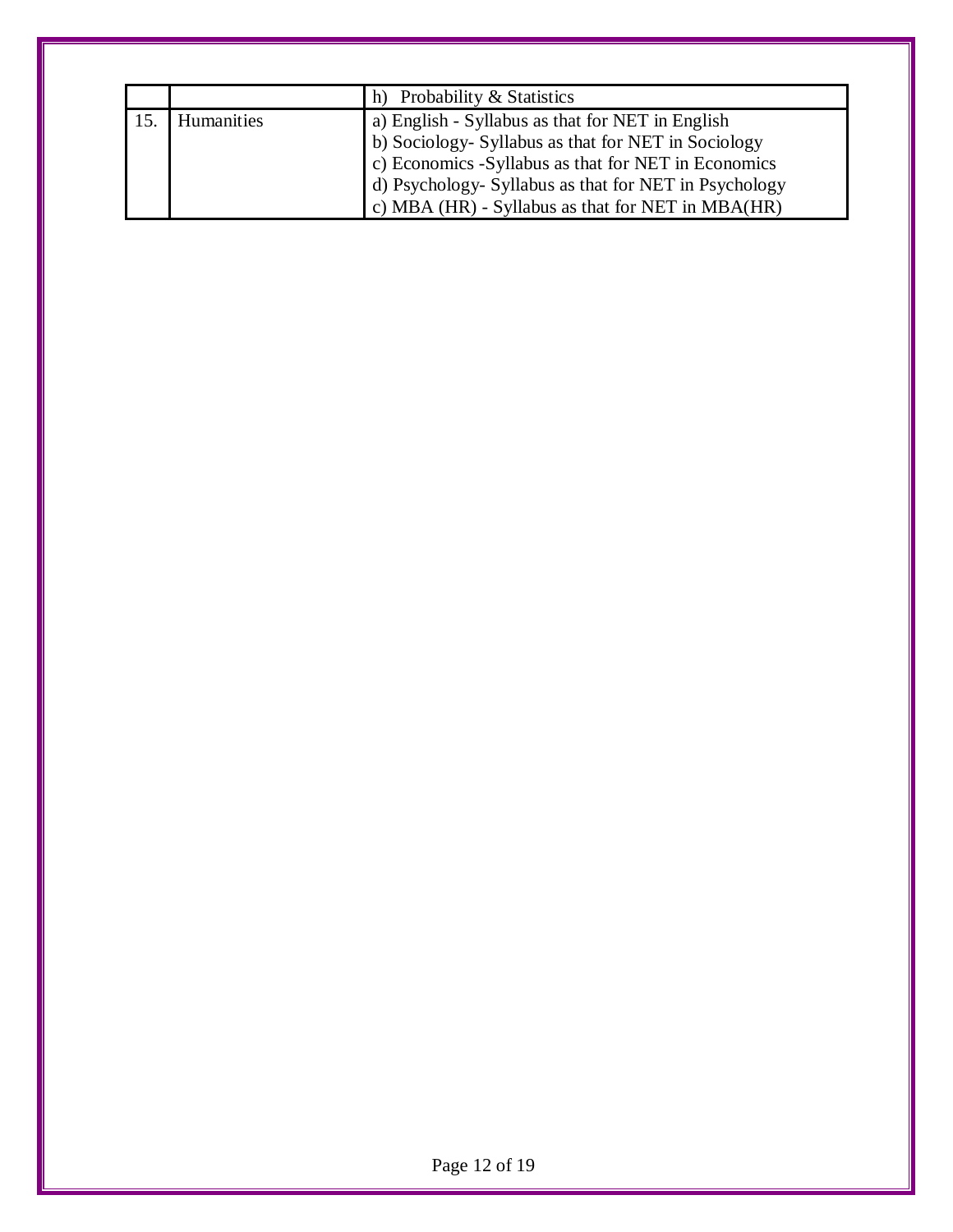### **S N Department Area of Research** 1) Mechanical Engineering 1) Collaborative robots and nonlinear control 2) Machine vision, deep learning and artificial intelligence 3) Nonlinear dynamics, Fatigue and Fracture Mechanics 4) Vibration and Machine condition monitoring 5) Composite laminates and damage identification 6) Biomedical Engineering 7) Product design, Mechanism and parallel manipulators 8) Surface engineering, Friction and Tribology 9) Crashworthiness, ballistic and cellular structure 10) Nanomaterials, CNT reinforced composites and ceramics 11) Bio Tribology, Adhesion and rupture of soft solids 12) Renewable energy (Solar/Wind/Biomass) 13) CFD, Compressible flow and Fluid dynamics 14) Combustion engineering, Supersonic and hypersonic engines 15) Multi phase flows, Fluid structure interactions 16) I.C Engines and Alternative fuels 17) Fuel Cell, Heat and Mass transfer 18) Nuclear power engineering and safety 19) CAD/CAM and additive manufacturing 20) Industrial engineering and industry 4.0 21) Manufacturing system simulation 22) Maintenance and reliability engineering 23) Smart manufacturing and automation 2) Civil Engineering 1) Water Distribution Systems 2) Environmental Management 3) Water and Waste Water Treatment 4) Solid and Hazardous Waste 5) Traffic Engg. 6) Pavement Design 7) Highway Construction Materials 8) Durability of concrete 9) High Performance Concrete 10) Self-Compacting Concrete 11) Bond Strength of Concrete with Reinforcement 12) Building Construction & Technology 13) Water Resources Engineering 14) Green Building 15) Construction Management 16) Remote Sensing & GIS Applications 17) Geotechnical Engineering 18) Characterization of geo-materials & Ground Improvement 19) Rock Engineering & Underground structures 20) Soil Dynamics & Geotechnical Earthquake Engineering 21) Application of Geosynthetics

### **8. Areas of Research (Department-wise)**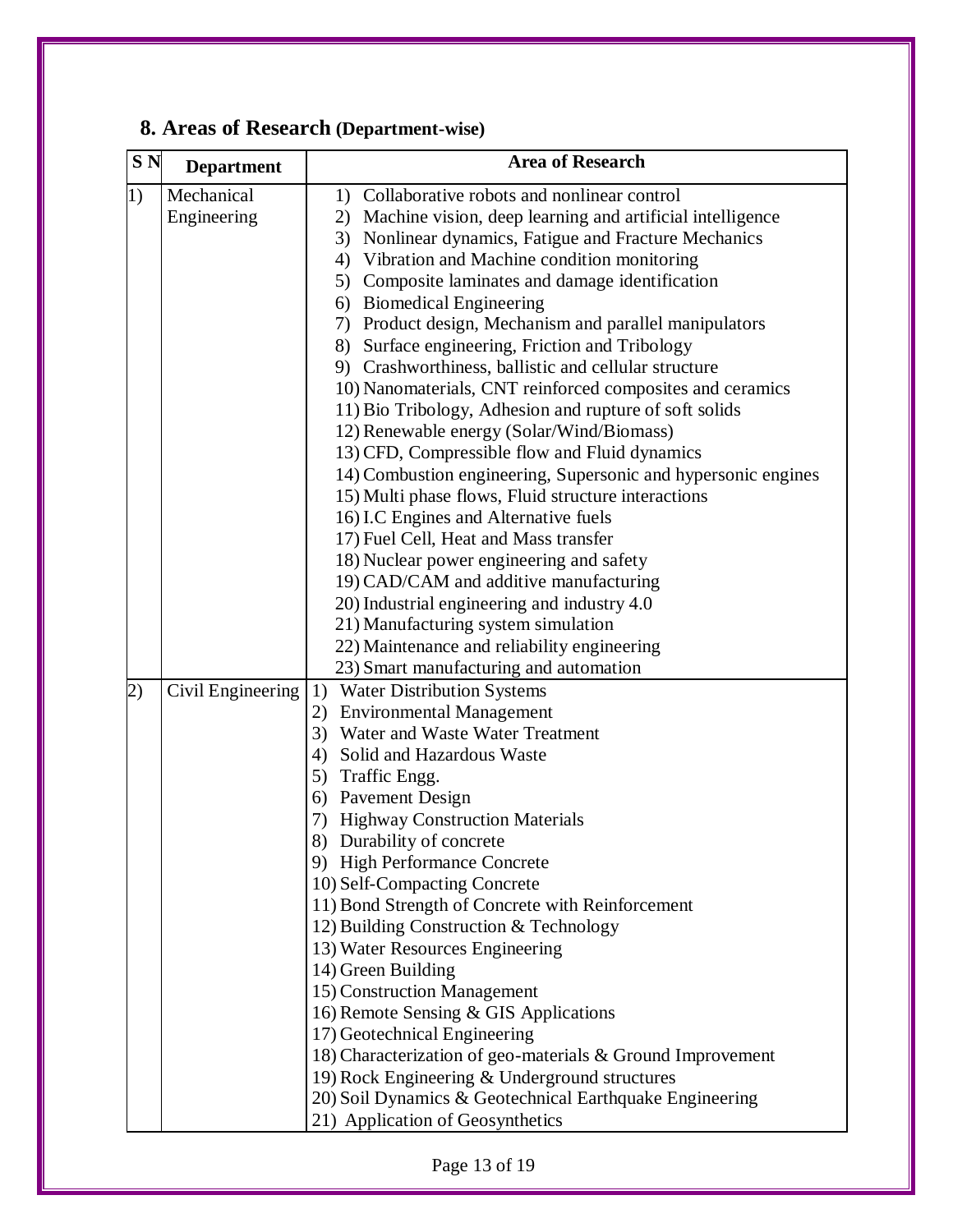|    |                         | 22) Physical & Numerical modelling of Geotechnical systems        |
|----|-------------------------|-------------------------------------------------------------------|
|    |                         | 23) Mining Geotechnics & Pavement Geotechnics                     |
| 3) | Applied                 | <b>Earthquake Engineering</b><br>1)                               |
|    | <b>Mechanics</b>        | Nonlinear Analysis of structures<br>2)                            |
|    |                         | <b>Structural Engineering</b><br>3)                               |
| 4) | Electronics &           | <b>Embedded Systems and Sensor networks</b><br>1)                 |
|    | Communication           | Communication Engineering<br>2)                                   |
|    | Engineering             | <b>Signal Processing</b><br>3)                                    |
|    |                         | 4) IoT Electronics & Instrumentation.                             |
|    |                         | 5)<br><b>Image Processing</b>                                     |
|    |                         | 6) Antennas                                                       |
|    |                         | Microwave Engineering<br>7)                                       |
|    |                         | 8)<br>Artificial Intellegence and its applications                |
| 5) | VLSI &                  | <b>Embedded Systems</b><br>1)                                     |
|    |                         | <b>VLSI/ Nanoelectronics /MEMS</b>                                |
|    | Nanotechnology          | 2)                                                                |
|    |                         | Communication<br>3)                                               |
|    |                         | 4) Signal Processing                                              |
|    |                         | 5) Optoelectronics / Photonics                                    |
| 6) | <b>Computer Science</b> | 1) Parallel & Distributed Computing                               |
|    |                         | 2) Data Mining & Warehousing                                      |
|    |                         | 3) Pattern Recognition                                            |
|    |                         | 4) Security                                                       |
|    |                         | 5) Artificial Intelligence                                        |
|    |                         | 6) Soft Computing                                                 |
|    |                         | 7) Mobile Computing                                               |
|    |                         | 8) Knowledge Management                                           |
|    |                         | 9) IT and IT enables services                                     |
|    |                         | 10) Real Time systems                                             |
|    |                         | 11) Image and Video processing                                    |
|    |                         | 12) Data Science                                                  |
|    |                         | 13) Machine learning                                              |
|    |                         | 14) Internet of Things                                            |
|    |                         | 15) Cloud Computing                                               |
|    |                         | 16) Information retrieval                                         |
|    |                         | 17) Natural language processing                                   |
|    |                         | 18) Spatial information extraction                                |
|    |                         | 19) Data analytics and Data Science                               |
|    |                         | 20) Wireless sensor networks                                      |
|    |                         | 21) Biological systems modeling                                   |
| 7) | Chemical                | Biochemical Engineering, Bio energy, Environmental engineering,   |
|    | Engineering             | waste Water Treatment, Membrane bio reactor, Physical separation, |
|    |                         | Bio pesticide and fertilizer, Process modeling and simulation,    |
|    |                         | Green Engineering and Technology, Process Intensification,        |
|    |                         |                                                                   |
|    |                         | Advanced Separation, Adsorption, Nanotechnology. Molecular        |
|    |                         | dynamics simulations.                                             |
| 8) | Metallurgical           | Wear of Composite and Metallic Materials<br>1)                    |
|    | and                     | <b>Welding Metallurgy</b><br>2)                                   |
|    | Materials               | Development of Polymer Blends and Composite Materials<br>3)       |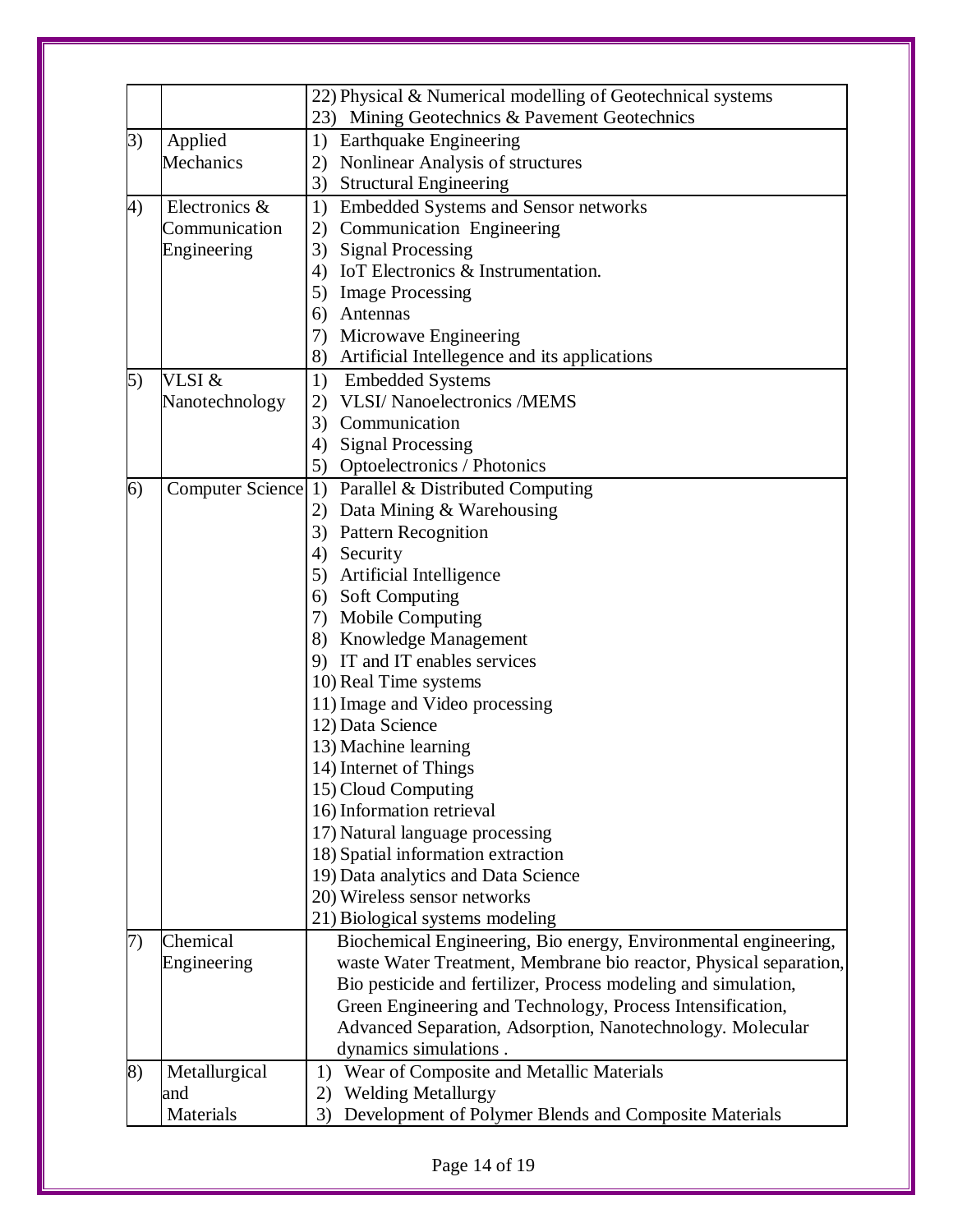|     | Engineering               | 4) Fatigue, Creep and Fracture Behavior of Materials                |  |  |  |
|-----|---------------------------|---------------------------------------------------------------------|--|--|--|
|     |                           | 5) Corrosion Science and Engineering                                |  |  |  |
|     |                           | <b>Alloy Development</b><br>6)                                      |  |  |  |
|     |                           | 7) Nano – Bio Materials/ SMART Materials                            |  |  |  |
|     |                           | 8) Polymers Polymeric/Ceramics and Composite Materials              |  |  |  |
|     |                           | 9) Processing of Materials                                          |  |  |  |
|     |                           | 10) Waste Materials Utilization                                     |  |  |  |
|     |                           | 11) Modelling and Simulations in Materials Engineering              |  |  |  |
|     |                           | 12) Texture and Micro-texture development in metals/alloys/ceramics |  |  |  |
|     |                           | 13) Recrystallization in metals/alloys                              |  |  |  |
|     |                           | 14) Crystal plasticity deformation simulations                      |  |  |  |
|     |                           | 15) Nanomaterials for functional applications                       |  |  |  |
|     |                           |                                                                     |  |  |  |
| 9)  | Mining                    | <b>Blasting and Rock Fragmentation</b><br>1)                        |  |  |  |
|     |                           | Dust and Other Environmental Pollution in Mines<br>2)               |  |  |  |
|     |                           | Slope Stability and Geo-Mechanics<br>3)                             |  |  |  |
|     |                           | Applicability of System Engineering and Safety Engineering<br>4)    |  |  |  |
|     |                           | 5) Reliability and Productivity Analysis of HEMM                    |  |  |  |
|     |                           | <b>Numerical Modeling for Rock Mechanics Applications</b><br>6)     |  |  |  |
|     |                           | Mine Design<br>7)                                                   |  |  |  |
| 10) | Electrical                | <b>Power Electronics and Drives</b><br>1)                           |  |  |  |
|     | Engineering               | 2) Power Electronics applications in Power System                   |  |  |  |
|     |                           | 3) Electrical Machines, design and condition monitoring             |  |  |  |
|     |                           | 4) Power system and related areas                                   |  |  |  |
|     |                           | 5) Control systems and its applications                             |  |  |  |
|     |                           | 6) Electric Vehicles and Charging Infrastructure                    |  |  |  |
|     |                           | 7) Renewable Energy Sources and Utilisation                         |  |  |  |
|     |                           | 8) Micro-grid stability and analysis                                |  |  |  |
|     |                           | 9) Power Quality                                                    |  |  |  |
|     |                           | 10) Smart Grid                                                      |  |  |  |
|     |                           | 11) Energy Vectors and Management                                   |  |  |  |
|     |                           |                                                                     |  |  |  |
|     |                           | 12) Control system interface with system and Signal Processing      |  |  |  |
|     |                           | 13) Artificial Intelligence & Machine Learning Application          |  |  |  |
|     |                           | 14) Non-linear Dynamics and Chaos Theory                            |  |  |  |
|     |                           | 15) Switchgear and protection                                       |  |  |  |
|     |                           | 16) IOT and Industry automation                                     |  |  |  |
|     |                           | 17) Measurement and Instrumentation                                 |  |  |  |
|     |                           | 18) Circuit and Electromagnetic Field Theory                        |  |  |  |
| 11) | Architecture &            | <b>Urban Planning</b><br>1)                                         |  |  |  |
|     | Planning                  | 2)<br><b>Environmental Planning</b>                                 |  |  |  |
|     |                           | Disaster Risk Management<br>3)                                      |  |  |  |
|     |                           | <b>Urban Design</b><br>4)                                           |  |  |  |
|     |                           | Urban Infrastructure<br>5)                                          |  |  |  |
|     |                           | Architecture and Urban Conservation<br>6)                           |  |  |  |
|     |                           | 7)<br>Housing                                                       |  |  |  |
|     |                           | 8)<br><b>Energy Efficient Architecture</b>                          |  |  |  |
|     |                           | Vernacular Architecture<br>9)                                       |  |  |  |
|     |                           | 10) Sustainable Architecture                                        |  |  |  |
|     |                           | 11) Building Acoustics                                              |  |  |  |
|     | 12) Building Illumination |                                                                     |  |  |  |
|     |                           |                                                                     |  |  |  |

Page 15 of 19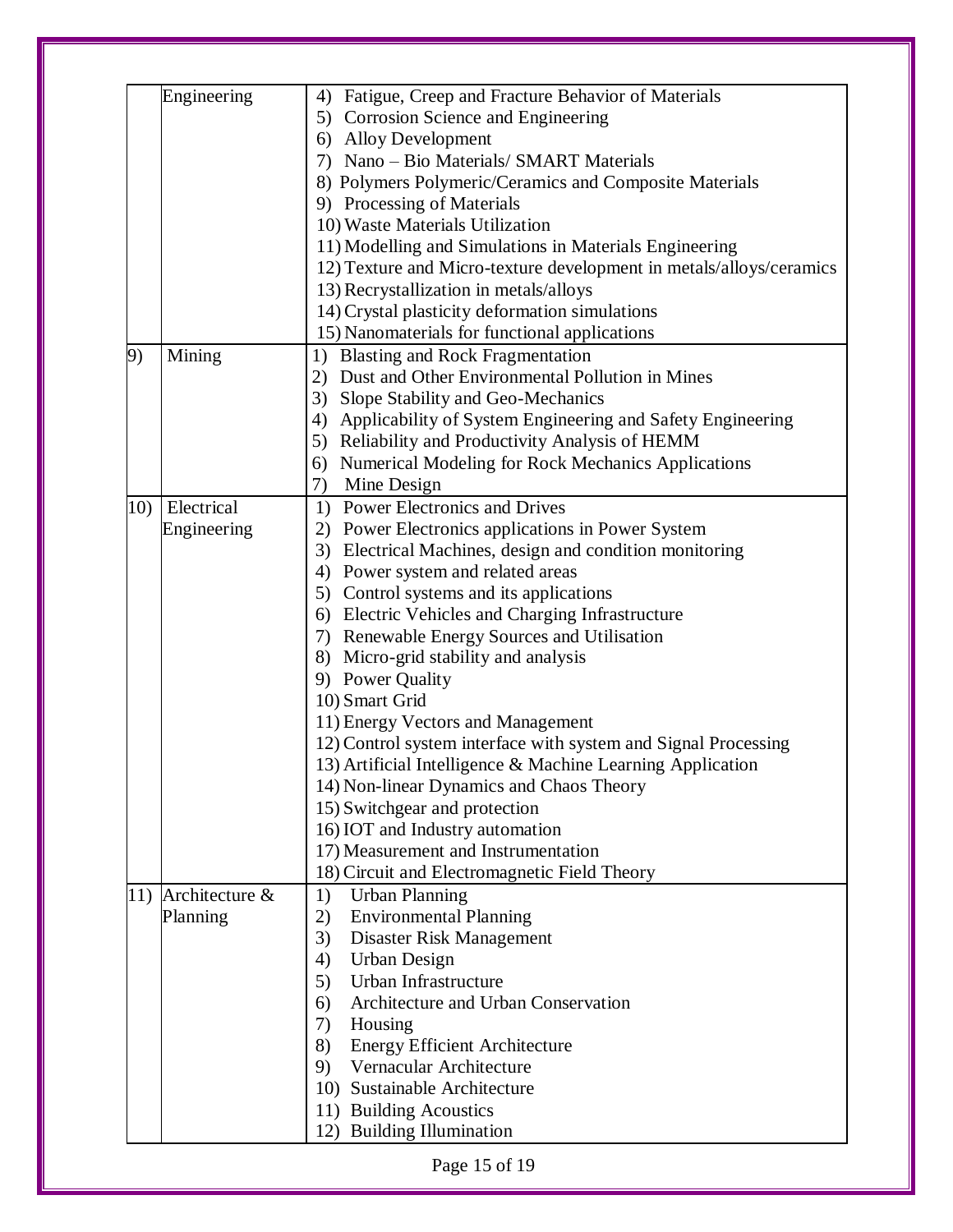| 14) Pedagogy in Architecture<br>15) Urban Heat Island Studies<br>16) Urban Sustainability<br>17) Urban Form and Climate Studies<br>18) Universal Design<br>19) Urban Transportation<br>20) Real Estate and Development<br>21) Remote Sensing and GIS Applications<br>22) Building Materials<br>23) Complex Systems approach for Urban Studies<br>24) Soundscape<br>25) Project Management<br>26) Regional Panning<br>1) Polymer Composite / Nano Composites<br>12)<br>Chemistry<br>2) Conducting Polymers / Nonmaterial, Photocatalysis<br>3) Microwave / Ultrasound / Assisted Organic Synthesis<br>4) Thermocatalytic depolymerizatio of Biomass -Industrial Waste-<br>Lignin for its valorization through deoxygenative, hydrogenative<br>processes / various important organic conversions using metal oxide<br>loaded heterogeneous catalysts like HZSM-5 etc for the exploring<br>cheaper fuel additives, polymer precursors and various important<br>organic conversions with high selectivity.<br>5) Chromatographic Analysis (GC/HPLC). Biopolymer based Smart<br>materials for selective separation/Environmental<br>Remediation/Valorisation or value addition of Biomass waste.<br>6) Supermolecular polymers for industrial applications<br>7) Electrochemical sensors, Biosensors, polymerand<br>nanomaterialsynthesis for electrochemical and Bio-sensing<br>8) Photochemistry and Photobiology<br>9) Biochemistry and Biophysical Chemistry<br>10) Thermodynamics Chemistry/Green Chemistry/Heterogeneous<br>Catalysis<br>11) Elastometric composites<br>12) Porous Materials, Hybrid System for Environmental Application,<br>Desulfurization of Fuels.<br>13) Crystal Engineering & Superamolecular Chemistry, Organic Soft<br>Materials and Liquid Crystals<br>14) Advanced Materials/SMART Materials<br>15) Biomaterials<br>16) Ceramics Materials/ Composite Materials<br>17) Advanced Processing<br>18) Simulation and Modeling<br>19) Organic Synthesis , Heterocyclic Chemistry<br>20) Biocatalysis<br>Physics<br>Solid Electrolytes<br>1)<br><b>Functional Ceramics</b><br>2)<br>Nanomaterials / Biomaterials<br>3)<br>Polymers Polymeric/Ceramics & Composite Materials<br>4) |     |                                          |  |  |  |
|---------------------------------------------------------------------------------------------------------------------------------------------------------------------------------------------------------------------------------------------------------------------------------------------------------------------------------------------------------------------------------------------------------------------------------------------------------------------------------------------------------------------------------------------------------------------------------------------------------------------------------------------------------------------------------------------------------------------------------------------------------------------------------------------------------------------------------------------------------------------------------------------------------------------------------------------------------------------------------------------------------------------------------------------------------------------------------------------------------------------------------------------------------------------------------------------------------------------------------------------------------------------------------------------------------------------------------------------------------------------------------------------------------------------------------------------------------------------------------------------------------------------------------------------------------------------------------------------------------------------------------------------------------------------------------------------------------------------------------------------------------------------------------------------------------------------------------------------------------------------------------------------------------------------------------------------------------------------------------------------------------------------------------------------------------------------------------------------------------------------------------------------------------------------------------------------------------|-----|------------------------------------------|--|--|--|
|                                                                                                                                                                                                                                                                                                                                                                                                                                                                                                                                                                                                                                                                                                                                                                                                                                                                                                                                                                                                                                                                                                                                                                                                                                                                                                                                                                                                                                                                                                                                                                                                                                                                                                                                                                                                                                                                                                                                                                                                                                                                                                                                                                                                         |     | 13) Built Environment And Human Behavior |  |  |  |
|                                                                                                                                                                                                                                                                                                                                                                                                                                                                                                                                                                                                                                                                                                                                                                                                                                                                                                                                                                                                                                                                                                                                                                                                                                                                                                                                                                                                                                                                                                                                                                                                                                                                                                                                                                                                                                                                                                                                                                                                                                                                                                                                                                                                         |     |                                          |  |  |  |
|                                                                                                                                                                                                                                                                                                                                                                                                                                                                                                                                                                                                                                                                                                                                                                                                                                                                                                                                                                                                                                                                                                                                                                                                                                                                                                                                                                                                                                                                                                                                                                                                                                                                                                                                                                                                                                                                                                                                                                                                                                                                                                                                                                                                         |     |                                          |  |  |  |
|                                                                                                                                                                                                                                                                                                                                                                                                                                                                                                                                                                                                                                                                                                                                                                                                                                                                                                                                                                                                                                                                                                                                                                                                                                                                                                                                                                                                                                                                                                                                                                                                                                                                                                                                                                                                                                                                                                                                                                                                                                                                                                                                                                                                         |     |                                          |  |  |  |
|                                                                                                                                                                                                                                                                                                                                                                                                                                                                                                                                                                                                                                                                                                                                                                                                                                                                                                                                                                                                                                                                                                                                                                                                                                                                                                                                                                                                                                                                                                                                                                                                                                                                                                                                                                                                                                                                                                                                                                                                                                                                                                                                                                                                         |     |                                          |  |  |  |
|                                                                                                                                                                                                                                                                                                                                                                                                                                                                                                                                                                                                                                                                                                                                                                                                                                                                                                                                                                                                                                                                                                                                                                                                                                                                                                                                                                                                                                                                                                                                                                                                                                                                                                                                                                                                                                                                                                                                                                                                                                                                                                                                                                                                         |     |                                          |  |  |  |
|                                                                                                                                                                                                                                                                                                                                                                                                                                                                                                                                                                                                                                                                                                                                                                                                                                                                                                                                                                                                                                                                                                                                                                                                                                                                                                                                                                                                                                                                                                                                                                                                                                                                                                                                                                                                                                                                                                                                                                                                                                                                                                                                                                                                         |     |                                          |  |  |  |
|                                                                                                                                                                                                                                                                                                                                                                                                                                                                                                                                                                                                                                                                                                                                                                                                                                                                                                                                                                                                                                                                                                                                                                                                                                                                                                                                                                                                                                                                                                                                                                                                                                                                                                                                                                                                                                                                                                                                                                                                                                                                                                                                                                                                         |     |                                          |  |  |  |
|                                                                                                                                                                                                                                                                                                                                                                                                                                                                                                                                                                                                                                                                                                                                                                                                                                                                                                                                                                                                                                                                                                                                                                                                                                                                                                                                                                                                                                                                                                                                                                                                                                                                                                                                                                                                                                                                                                                                                                                                                                                                                                                                                                                                         |     |                                          |  |  |  |
|                                                                                                                                                                                                                                                                                                                                                                                                                                                                                                                                                                                                                                                                                                                                                                                                                                                                                                                                                                                                                                                                                                                                                                                                                                                                                                                                                                                                                                                                                                                                                                                                                                                                                                                                                                                                                                                                                                                                                                                                                                                                                                                                                                                                         |     |                                          |  |  |  |
|                                                                                                                                                                                                                                                                                                                                                                                                                                                                                                                                                                                                                                                                                                                                                                                                                                                                                                                                                                                                                                                                                                                                                                                                                                                                                                                                                                                                                                                                                                                                                                                                                                                                                                                                                                                                                                                                                                                                                                                                                                                                                                                                                                                                         |     |                                          |  |  |  |
|                                                                                                                                                                                                                                                                                                                                                                                                                                                                                                                                                                                                                                                                                                                                                                                                                                                                                                                                                                                                                                                                                                                                                                                                                                                                                                                                                                                                                                                                                                                                                                                                                                                                                                                                                                                                                                                                                                                                                                                                                                                                                                                                                                                                         |     |                                          |  |  |  |
|                                                                                                                                                                                                                                                                                                                                                                                                                                                                                                                                                                                                                                                                                                                                                                                                                                                                                                                                                                                                                                                                                                                                                                                                                                                                                                                                                                                                                                                                                                                                                                                                                                                                                                                                                                                                                                                                                                                                                                                                                                                                                                                                                                                                         |     |                                          |  |  |  |
|                                                                                                                                                                                                                                                                                                                                                                                                                                                                                                                                                                                                                                                                                                                                                                                                                                                                                                                                                                                                                                                                                                                                                                                                                                                                                                                                                                                                                                                                                                                                                                                                                                                                                                                                                                                                                                                                                                                                                                                                                                                                                                                                                                                                         |     |                                          |  |  |  |
|                                                                                                                                                                                                                                                                                                                                                                                                                                                                                                                                                                                                                                                                                                                                                                                                                                                                                                                                                                                                                                                                                                                                                                                                                                                                                                                                                                                                                                                                                                                                                                                                                                                                                                                                                                                                                                                                                                                                                                                                                                                                                                                                                                                                         |     |                                          |  |  |  |
|                                                                                                                                                                                                                                                                                                                                                                                                                                                                                                                                                                                                                                                                                                                                                                                                                                                                                                                                                                                                                                                                                                                                                                                                                                                                                                                                                                                                                                                                                                                                                                                                                                                                                                                                                                                                                                                                                                                                                                                                                                                                                                                                                                                                         |     |                                          |  |  |  |
|                                                                                                                                                                                                                                                                                                                                                                                                                                                                                                                                                                                                                                                                                                                                                                                                                                                                                                                                                                                                                                                                                                                                                                                                                                                                                                                                                                                                                                                                                                                                                                                                                                                                                                                                                                                                                                                                                                                                                                                                                                                                                                                                                                                                         |     |                                          |  |  |  |
|                                                                                                                                                                                                                                                                                                                                                                                                                                                                                                                                                                                                                                                                                                                                                                                                                                                                                                                                                                                                                                                                                                                                                                                                                                                                                                                                                                                                                                                                                                                                                                                                                                                                                                                                                                                                                                                                                                                                                                                                                                                                                                                                                                                                         |     |                                          |  |  |  |
|                                                                                                                                                                                                                                                                                                                                                                                                                                                                                                                                                                                                                                                                                                                                                                                                                                                                                                                                                                                                                                                                                                                                                                                                                                                                                                                                                                                                                                                                                                                                                                                                                                                                                                                                                                                                                                                                                                                                                                                                                                                                                                                                                                                                         |     |                                          |  |  |  |
|                                                                                                                                                                                                                                                                                                                                                                                                                                                                                                                                                                                                                                                                                                                                                                                                                                                                                                                                                                                                                                                                                                                                                                                                                                                                                                                                                                                                                                                                                                                                                                                                                                                                                                                                                                                                                                                                                                                                                                                                                                                                                                                                                                                                         |     |                                          |  |  |  |
|                                                                                                                                                                                                                                                                                                                                                                                                                                                                                                                                                                                                                                                                                                                                                                                                                                                                                                                                                                                                                                                                                                                                                                                                                                                                                                                                                                                                                                                                                                                                                                                                                                                                                                                                                                                                                                                                                                                                                                                                                                                                                                                                                                                                         |     |                                          |  |  |  |
|                                                                                                                                                                                                                                                                                                                                                                                                                                                                                                                                                                                                                                                                                                                                                                                                                                                                                                                                                                                                                                                                                                                                                                                                                                                                                                                                                                                                                                                                                                                                                                                                                                                                                                                                                                                                                                                                                                                                                                                                                                                                                                                                                                                                         |     |                                          |  |  |  |
|                                                                                                                                                                                                                                                                                                                                                                                                                                                                                                                                                                                                                                                                                                                                                                                                                                                                                                                                                                                                                                                                                                                                                                                                                                                                                                                                                                                                                                                                                                                                                                                                                                                                                                                                                                                                                                                                                                                                                                                                                                                                                                                                                                                                         |     |                                          |  |  |  |
|                                                                                                                                                                                                                                                                                                                                                                                                                                                                                                                                                                                                                                                                                                                                                                                                                                                                                                                                                                                                                                                                                                                                                                                                                                                                                                                                                                                                                                                                                                                                                                                                                                                                                                                                                                                                                                                                                                                                                                                                                                                                                                                                                                                                         |     |                                          |  |  |  |
|                                                                                                                                                                                                                                                                                                                                                                                                                                                                                                                                                                                                                                                                                                                                                                                                                                                                                                                                                                                                                                                                                                                                                                                                                                                                                                                                                                                                                                                                                                                                                                                                                                                                                                                                                                                                                                                                                                                                                                                                                                                                                                                                                                                                         |     |                                          |  |  |  |
|                                                                                                                                                                                                                                                                                                                                                                                                                                                                                                                                                                                                                                                                                                                                                                                                                                                                                                                                                                                                                                                                                                                                                                                                                                                                                                                                                                                                                                                                                                                                                                                                                                                                                                                                                                                                                                                                                                                                                                                                                                                                                                                                                                                                         |     |                                          |  |  |  |
|                                                                                                                                                                                                                                                                                                                                                                                                                                                                                                                                                                                                                                                                                                                                                                                                                                                                                                                                                                                                                                                                                                                                                                                                                                                                                                                                                                                                                                                                                                                                                                                                                                                                                                                                                                                                                                                                                                                                                                                                                                                                                                                                                                                                         |     |                                          |  |  |  |
|                                                                                                                                                                                                                                                                                                                                                                                                                                                                                                                                                                                                                                                                                                                                                                                                                                                                                                                                                                                                                                                                                                                                                                                                                                                                                                                                                                                                                                                                                                                                                                                                                                                                                                                                                                                                                                                                                                                                                                                                                                                                                                                                                                                                         |     |                                          |  |  |  |
|                                                                                                                                                                                                                                                                                                                                                                                                                                                                                                                                                                                                                                                                                                                                                                                                                                                                                                                                                                                                                                                                                                                                                                                                                                                                                                                                                                                                                                                                                                                                                                                                                                                                                                                                                                                                                                                                                                                                                                                                                                                                                                                                                                                                         |     |                                          |  |  |  |
|                                                                                                                                                                                                                                                                                                                                                                                                                                                                                                                                                                                                                                                                                                                                                                                                                                                                                                                                                                                                                                                                                                                                                                                                                                                                                                                                                                                                                                                                                                                                                                                                                                                                                                                                                                                                                                                                                                                                                                                                                                                                                                                                                                                                         |     |                                          |  |  |  |
|                                                                                                                                                                                                                                                                                                                                                                                                                                                                                                                                                                                                                                                                                                                                                                                                                                                                                                                                                                                                                                                                                                                                                                                                                                                                                                                                                                                                                                                                                                                                                                                                                                                                                                                                                                                                                                                                                                                                                                                                                                                                                                                                                                                                         |     |                                          |  |  |  |
|                                                                                                                                                                                                                                                                                                                                                                                                                                                                                                                                                                                                                                                                                                                                                                                                                                                                                                                                                                                                                                                                                                                                                                                                                                                                                                                                                                                                                                                                                                                                                                                                                                                                                                                                                                                                                                                                                                                                                                                                                                                                                                                                                                                                         |     |                                          |  |  |  |
|                                                                                                                                                                                                                                                                                                                                                                                                                                                                                                                                                                                                                                                                                                                                                                                                                                                                                                                                                                                                                                                                                                                                                                                                                                                                                                                                                                                                                                                                                                                                                                                                                                                                                                                                                                                                                                                                                                                                                                                                                                                                                                                                                                                                         |     |                                          |  |  |  |
|                                                                                                                                                                                                                                                                                                                                                                                                                                                                                                                                                                                                                                                                                                                                                                                                                                                                                                                                                                                                                                                                                                                                                                                                                                                                                                                                                                                                                                                                                                                                                                                                                                                                                                                                                                                                                                                                                                                                                                                                                                                                                                                                                                                                         |     |                                          |  |  |  |
|                                                                                                                                                                                                                                                                                                                                                                                                                                                                                                                                                                                                                                                                                                                                                                                                                                                                                                                                                                                                                                                                                                                                                                                                                                                                                                                                                                                                                                                                                                                                                                                                                                                                                                                                                                                                                                                                                                                                                                                                                                                                                                                                                                                                         |     |                                          |  |  |  |
|                                                                                                                                                                                                                                                                                                                                                                                                                                                                                                                                                                                                                                                                                                                                                                                                                                                                                                                                                                                                                                                                                                                                                                                                                                                                                                                                                                                                                                                                                                                                                                                                                                                                                                                                                                                                                                                                                                                                                                                                                                                                                                                                                                                                         |     |                                          |  |  |  |
|                                                                                                                                                                                                                                                                                                                                                                                                                                                                                                                                                                                                                                                                                                                                                                                                                                                                                                                                                                                                                                                                                                                                                                                                                                                                                                                                                                                                                                                                                                                                                                                                                                                                                                                                                                                                                                                                                                                                                                                                                                                                                                                                                                                                         |     |                                          |  |  |  |
|                                                                                                                                                                                                                                                                                                                                                                                                                                                                                                                                                                                                                                                                                                                                                                                                                                                                                                                                                                                                                                                                                                                                                                                                                                                                                                                                                                                                                                                                                                                                                                                                                                                                                                                                                                                                                                                                                                                                                                                                                                                                                                                                                                                                         |     |                                          |  |  |  |
|                                                                                                                                                                                                                                                                                                                                                                                                                                                                                                                                                                                                                                                                                                                                                                                                                                                                                                                                                                                                                                                                                                                                                                                                                                                                                                                                                                                                                                                                                                                                                                                                                                                                                                                                                                                                                                                                                                                                                                                                                                                                                                                                                                                                         |     |                                          |  |  |  |
|                                                                                                                                                                                                                                                                                                                                                                                                                                                                                                                                                                                                                                                                                                                                                                                                                                                                                                                                                                                                                                                                                                                                                                                                                                                                                                                                                                                                                                                                                                                                                                                                                                                                                                                                                                                                                                                                                                                                                                                                                                                                                                                                                                                                         |     |                                          |  |  |  |
|                                                                                                                                                                                                                                                                                                                                                                                                                                                                                                                                                                                                                                                                                                                                                                                                                                                                                                                                                                                                                                                                                                                                                                                                                                                                                                                                                                                                                                                                                                                                                                                                                                                                                                                                                                                                                                                                                                                                                                                                                                                                                                                                                                                                         |     |                                          |  |  |  |
|                                                                                                                                                                                                                                                                                                                                                                                                                                                                                                                                                                                                                                                                                                                                                                                                                                                                                                                                                                                                                                                                                                                                                                                                                                                                                                                                                                                                                                                                                                                                                                                                                                                                                                                                                                                                                                                                                                                                                                                                                                                                                                                                                                                                         |     |                                          |  |  |  |
|                                                                                                                                                                                                                                                                                                                                                                                                                                                                                                                                                                                                                                                                                                                                                                                                                                                                                                                                                                                                                                                                                                                                                                                                                                                                                                                                                                                                                                                                                                                                                                                                                                                                                                                                                                                                                                                                                                                                                                                                                                                                                                                                                                                                         |     |                                          |  |  |  |
|                                                                                                                                                                                                                                                                                                                                                                                                                                                                                                                                                                                                                                                                                                                                                                                                                                                                                                                                                                                                                                                                                                                                                                                                                                                                                                                                                                                                                                                                                                                                                                                                                                                                                                                                                                                                                                                                                                                                                                                                                                                                                                                                                                                                         |     |                                          |  |  |  |
|                                                                                                                                                                                                                                                                                                                                                                                                                                                                                                                                                                                                                                                                                                                                                                                                                                                                                                                                                                                                                                                                                                                                                                                                                                                                                                                                                                                                                                                                                                                                                                                                                                                                                                                                                                                                                                                                                                                                                                                                                                                                                                                                                                                                         |     |                                          |  |  |  |
|                                                                                                                                                                                                                                                                                                                                                                                                                                                                                                                                                                                                                                                                                                                                                                                                                                                                                                                                                                                                                                                                                                                                                                                                                                                                                                                                                                                                                                                                                                                                                                                                                                                                                                                                                                                                                                                                                                                                                                                                                                                                                                                                                                                                         |     |                                          |  |  |  |
|                                                                                                                                                                                                                                                                                                                                                                                                                                                                                                                                                                                                                                                                                                                                                                                                                                                                                                                                                                                                                                                                                                                                                                                                                                                                                                                                                                                                                                                                                                                                                                                                                                                                                                                                                                                                                                                                                                                                                                                                                                                                                                                                                                                                         |     |                                          |  |  |  |
|                                                                                                                                                                                                                                                                                                                                                                                                                                                                                                                                                                                                                                                                                                                                                                                                                                                                                                                                                                                                                                                                                                                                                                                                                                                                                                                                                                                                                                                                                                                                                                                                                                                                                                                                                                                                                                                                                                                                                                                                                                                                                                                                                                                                         | 13) |                                          |  |  |  |
|                                                                                                                                                                                                                                                                                                                                                                                                                                                                                                                                                                                                                                                                                                                                                                                                                                                                                                                                                                                                                                                                                                                                                                                                                                                                                                                                                                                                                                                                                                                                                                                                                                                                                                                                                                                                                                                                                                                                                                                                                                                                                                                                                                                                         |     |                                          |  |  |  |
|                                                                                                                                                                                                                                                                                                                                                                                                                                                                                                                                                                                                                                                                                                                                                                                                                                                                                                                                                                                                                                                                                                                                                                                                                                                                                                                                                                                                                                                                                                                                                                                                                                                                                                                                                                                                                                                                                                                                                                                                                                                                                                                                                                                                         |     |                                          |  |  |  |
|                                                                                                                                                                                                                                                                                                                                                                                                                                                                                                                                                                                                                                                                                                                                                                                                                                                                                                                                                                                                                                                                                                                                                                                                                                                                                                                                                                                                                                                                                                                                                                                                                                                                                                                                                                                                                                                                                                                                                                                                                                                                                                                                                                                                         |     |                                          |  |  |  |

Page 16 of 19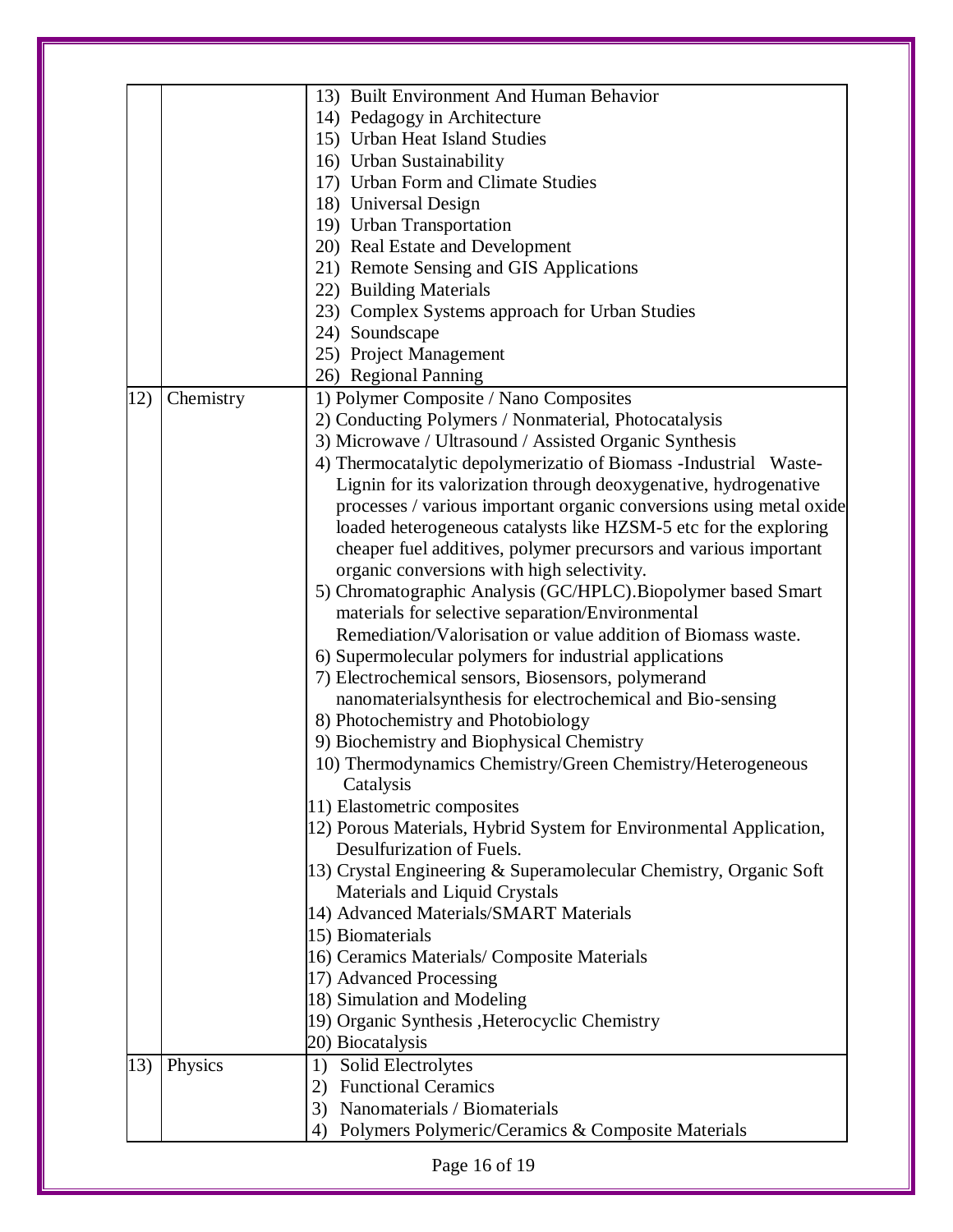|     |                                     | 5) Solar Cells                                                 |  |  |  |
|-----|-------------------------------------|----------------------------------------------------------------|--|--|--|
|     |                                     | 6) Sensors                                                     |  |  |  |
|     |                                     | 7) Supercapacitors                                             |  |  |  |
|     |                                     | 8) Quantum dots                                                |  |  |  |
|     |                                     | 9) Magnetic Nanoparticles                                      |  |  |  |
|     |                                     | 10) Solid Oxide Fuel Cells                                     |  |  |  |
|     |                                     | 11) Thin films                                                 |  |  |  |
|     |                                     | 12) Heterojunctions                                            |  |  |  |
|     |                                     | 13) Advanced Materials/SMART Materials                         |  |  |  |
|     |                                     | 14) Physics of Materials                                       |  |  |  |
|     |                                     | 15) Advanced Processing                                        |  |  |  |
|     |                                     | 16) Simulation and Modeling, computational condensed matter    |  |  |  |
|     |                                     | 17) Theoretical and mathematical Physics                       |  |  |  |
|     |                                     | 18) Quantum Mechanics and Quantum Information Theory           |  |  |  |
|     |                                     | 19) Photocatalysis                                             |  |  |  |
|     |                                     | 20) Photoluminescence                                          |  |  |  |
|     |                                     | 21) Ferroelectric & Dielectric materials                       |  |  |  |
| 14) | Mathematics                         | 1) Relativity & Cosmology                                      |  |  |  |
|     |                                     | 2) Numerical Analysis                                          |  |  |  |
|     |                                     | 3) Singular Perturbation Problems                              |  |  |  |
|     |                                     | 4) Fluid Mechanics                                             |  |  |  |
|     |                                     | 5) Operator Theory                                             |  |  |  |
|     |                                     | 6) Functional Analysis                                         |  |  |  |
|     |                                     | 7) Spectral Element Methods for Partial Differential Equations |  |  |  |
|     |                                     | 8) Fixed Point Theory: Nonlinear Analysis                      |  |  |  |
|     |                                     | 9) Singular Boundary Value Problems                            |  |  |  |
|     |                                     | 10) Approximation Theory                                       |  |  |  |
|     |                                     | 11) Commutative Algebra                                        |  |  |  |
|     |                                     | 12) Fractal Approximation.                                     |  |  |  |
|     |                                     | 13) Lie Groups, Lie Alegbra and Partial Equations.             |  |  |  |
|     |                                     | 14) Query Theory: Stochastic Modeling                          |  |  |  |
|     |                                     | 15) Operation Research, Optimization under uncertainty         |  |  |  |
| 15) | Humanities                          | Sociology<br>1)                                                |  |  |  |
|     | English Language & Literature<br>2) |                                                                |  |  |  |
|     |                                     | <b>Open-Economy Macroeconomics</b><br>3)                       |  |  |  |
|     |                                     | <b>Trade and Development</b><br>4)                             |  |  |  |
|     |                                     | Public Finance and Policy<br>5)                                |  |  |  |
|     |                                     | Psychology<br>6)                                               |  |  |  |
|     |                                     | Human Resource Management<br>7)                                |  |  |  |

# **For other details, please see the 'Guidelines, Rules and Regulations Governing Ph.D. (Full Time) programs July 2022' on VNIT website.**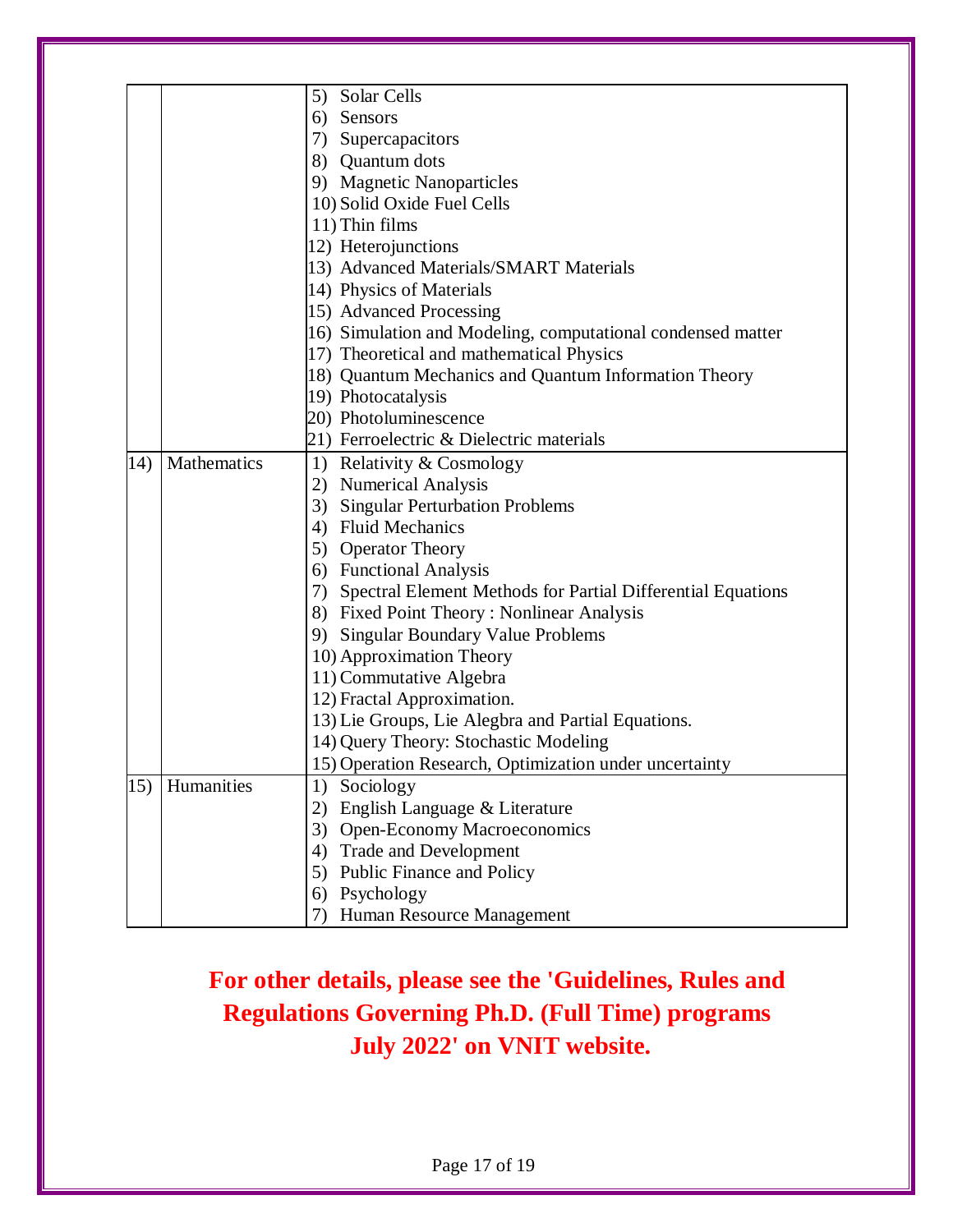## **ANNEXURE – I**

#### **Cat. 4: Ph.D. (full time) sponsored category candidates (place of research work VNIT only) should note that:**

- 1. No teaching assistantship will be paid to sponsored candidates under this category.
- 2. Since it is a full-time program, the candidate is required to be available for full time in the respective department for the entire duration of the program (i.e. minimum THREE YEARS from the date of registration).

## *CERTIFICATE FROM THE HEAD OF THE ORGANISATION* **(On the letter-head of Industry / Organization / Institute)**

| $\text{Shri} \, / \, \text{Ms}.$                                                       | who is serving                      |  |  |
|----------------------------------------------------------------------------------------|-------------------------------------|--|--|
|                                                                                        | as                                  |  |  |
| $\frac{1}{2}$ (designation)                                                            | is hereby sponsored for Ph.D. (Full |  |  |
|                                                                                        |                                     |  |  |
| In case of his/her selection, he/she will be relieved for the complete duration of the |                                     |  |  |
| Ph.D. program (Minimum 3 years from the date of registration).                         |                                     |  |  |
|                                                                                        |                                     |  |  |

Date : \_\_\_\_\_\_\_\_\_\_\_\_\_\_\_\_\_\_\_\_\_ Signature : \_\_\_\_\_\_\_\_\_\_\_\_\_\_\_\_\_\_\_\_\_\_\_\_

Name : \_\_\_\_\_\_\_\_\_\_\_\_\_\_\_\_\_\_\_\_\_\_\_\_\_\_

Designation : \_\_\_\_\_\_\_\_\_\_\_\_\_\_\_\_\_\_\_\_\_\_

Office Seal : \_\_\_\_\_\_\_\_\_\_\_\_\_\_\_\_\_\_\_\_\_